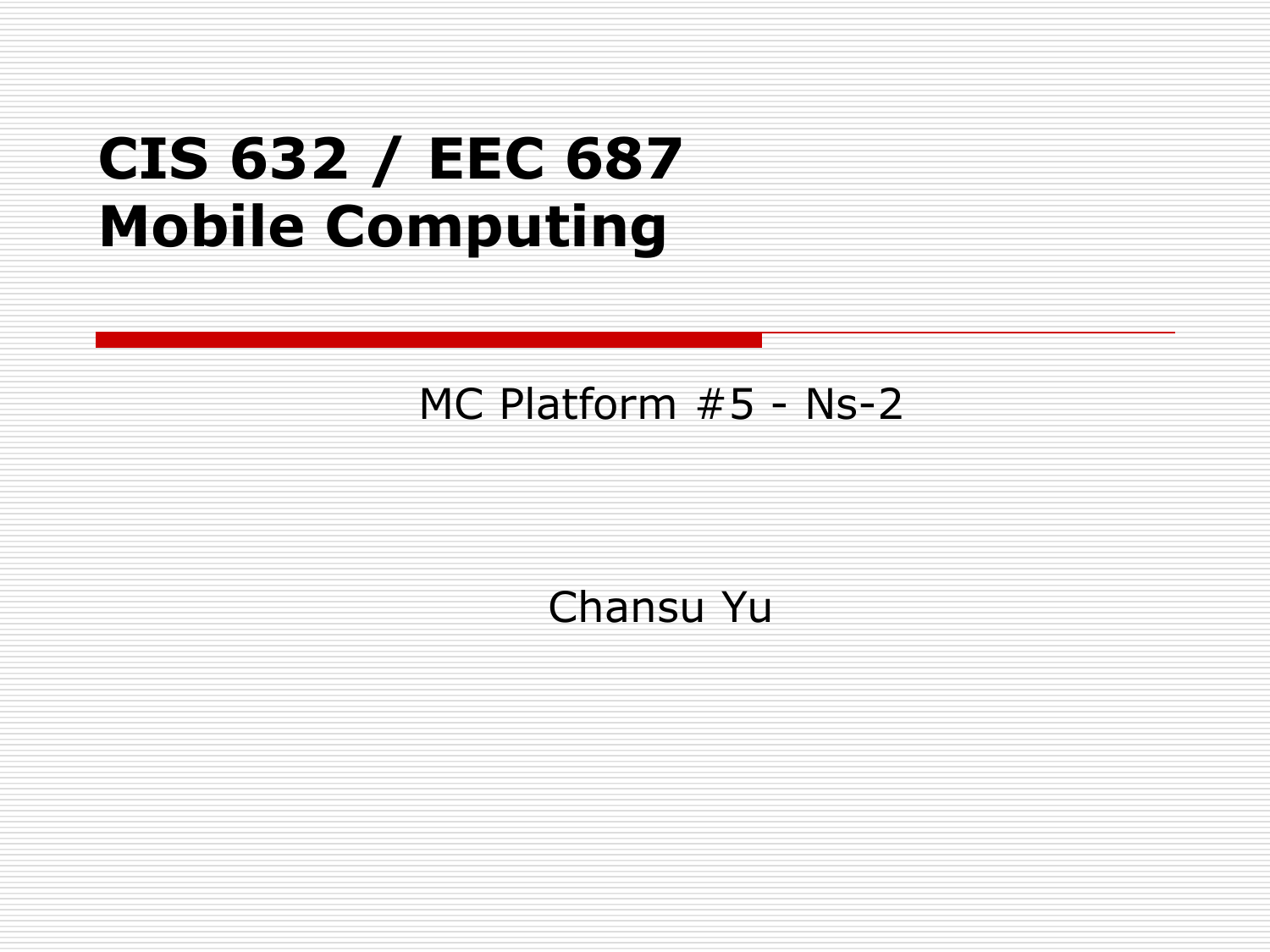# ns-2 Overview

#### $\Box$  What is ns-2?

Abbreviation of Network Simulator

- Discrete event simulator targeted at networking (wired and wireless) research
- Basically, a TCL interpreter
- $\Box$  Where to get?
	- Free and open source
	- ns website http://www.isi.edu/nsnam/ns/
- $\Box$  Working platforms
	- Most UNIX or UNIX-like systems; e.g. Linux
	- Windows (using cygwin)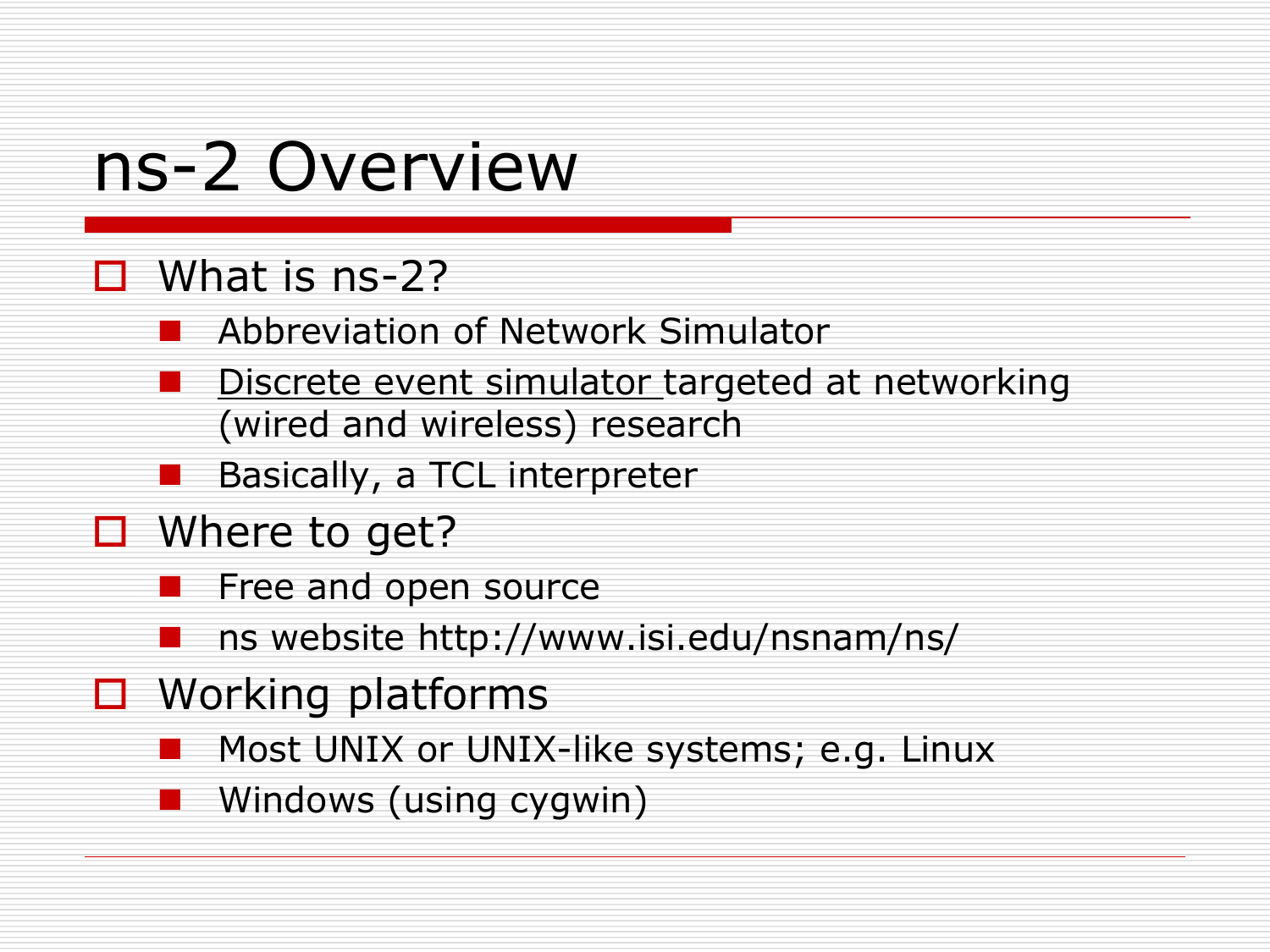### ns-2 uses two languages? (Tcl & C++)

- □C++: Detailed protocol simulations require systems programming language
	- **u** byte manipulation, packet processing, algorithm implementation
	- Run time speed is important
	- $\blacksquare$  Turn around time (run simulation, find bug, fix bug, recompile, re-run) is slower
- $\Box$  Tcl: Simulation of slightly varying parameters or configurations
	- **quickly exploring a number of scenarios**
	- $\blacksquare$  iteration time (change the model and re-run) is more important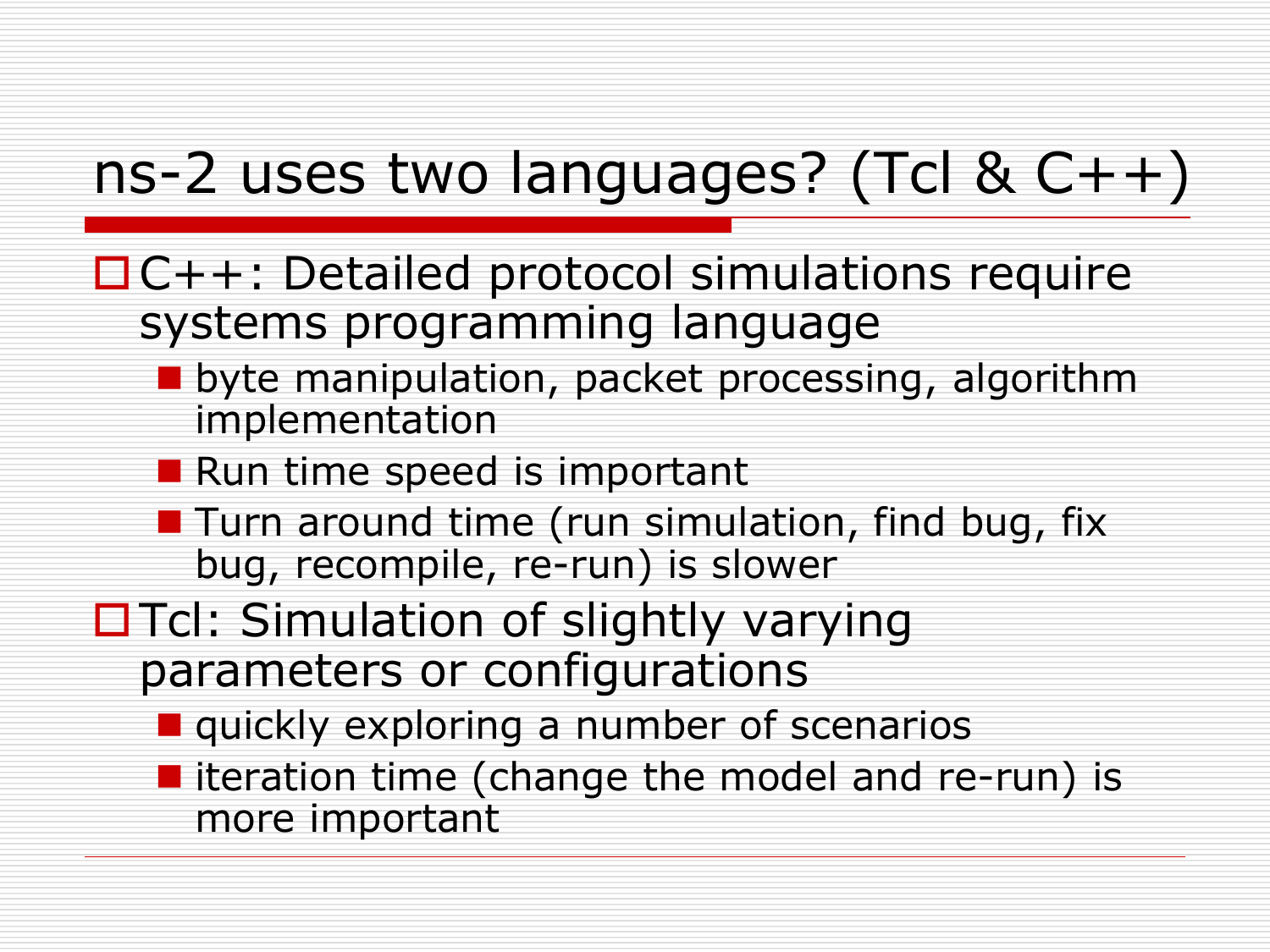# ns-2 Environment

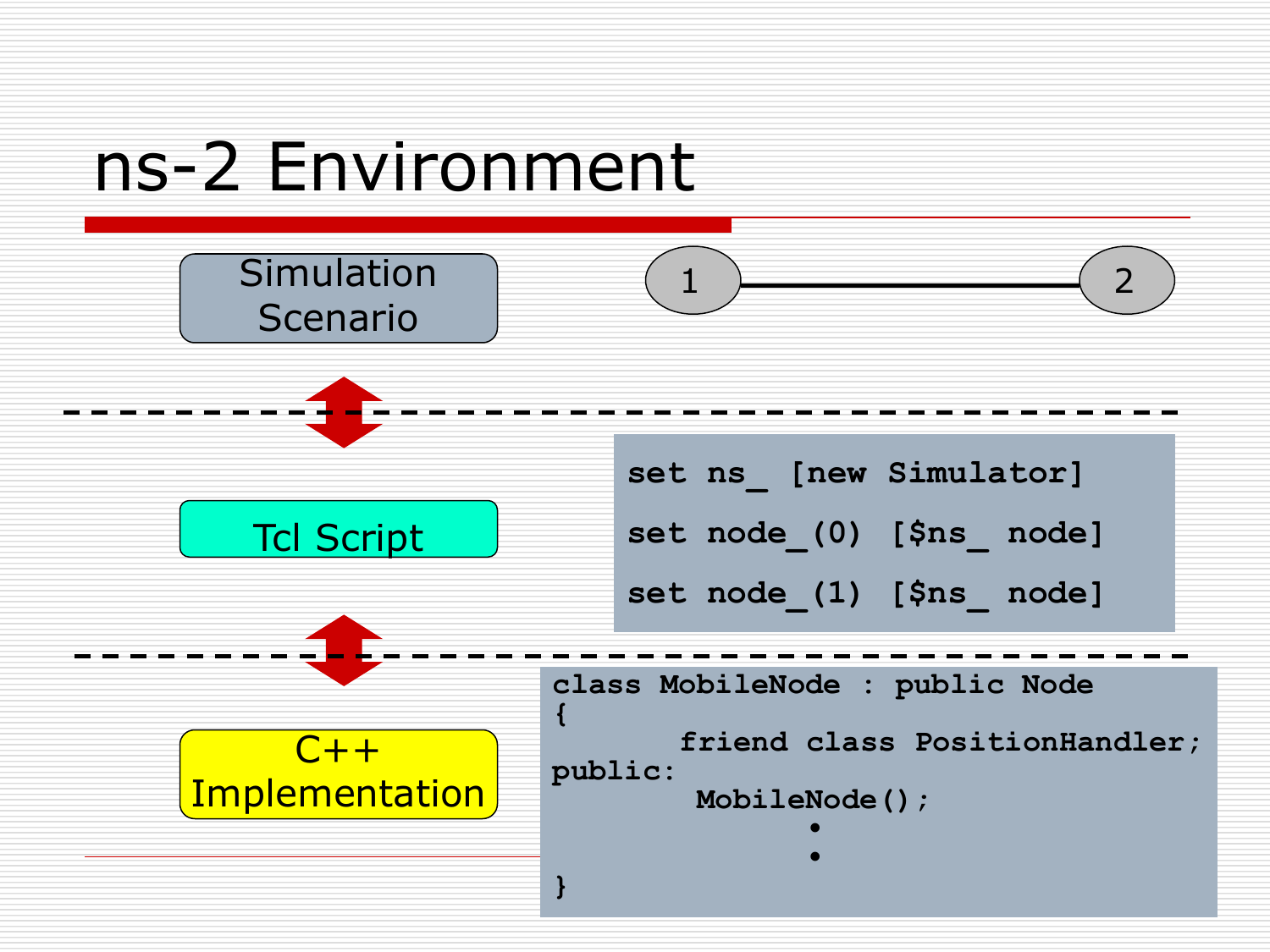### How to Use ns-2?

- $\square$  Design simulation
	- Determine simulation scenario, parameters.
- **□** Build ns-2 script using tcl
	- If necessary implement algorithm using C++.
- **□** Run simulation
	- For convenience use shell batch file.
- □ Analyze simulation results Use shell command or programming languages.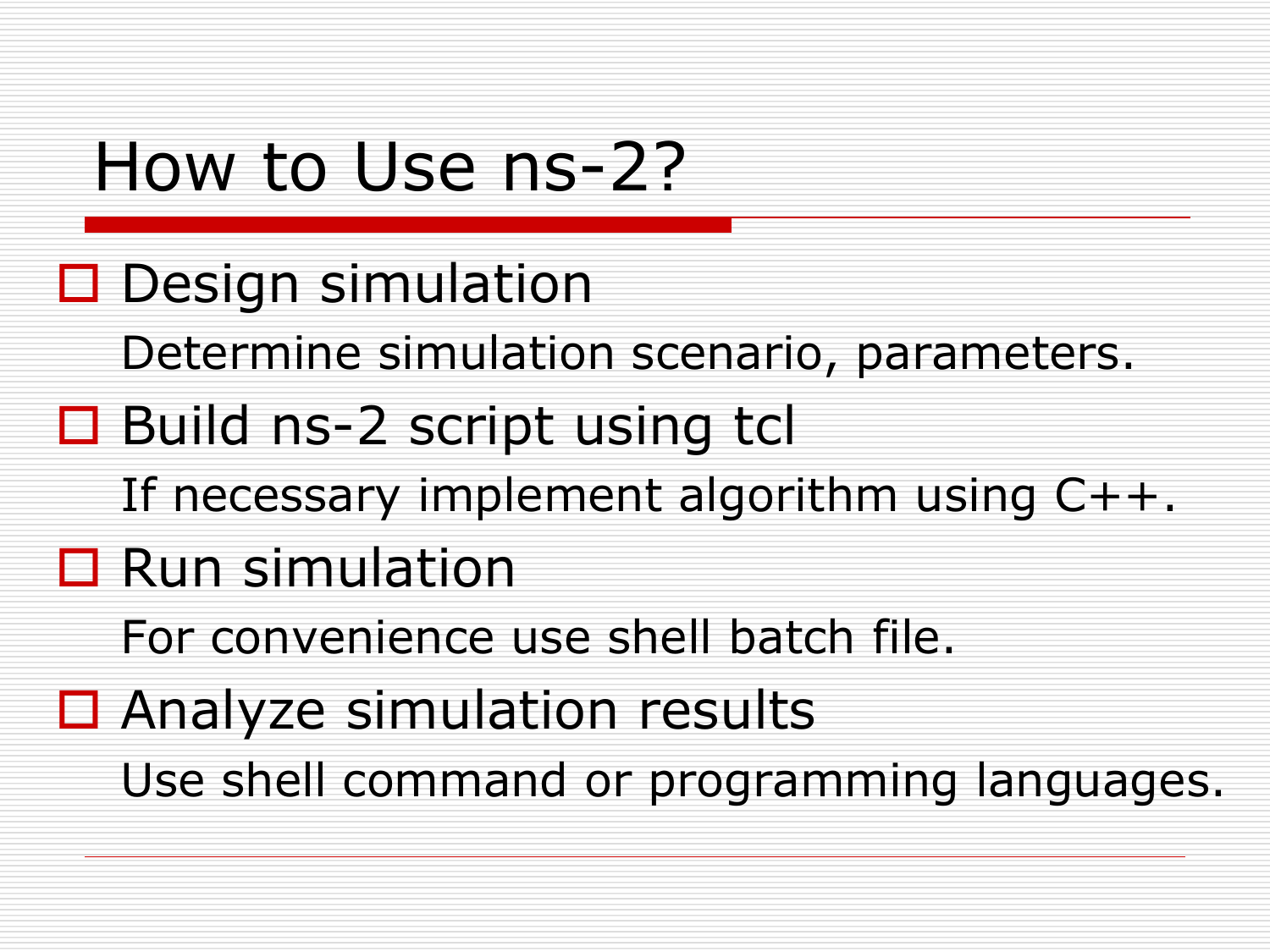# Simulation with ns-2

 $\Box$  Creating the event scheduler

□ Creating network: nodes, links & queue □ Computing routes **□ Creating connection**  $\Box$  Creating traffic

 $\square$  Inserting errors  $\Box$  Tracing

**□ Wireless Support**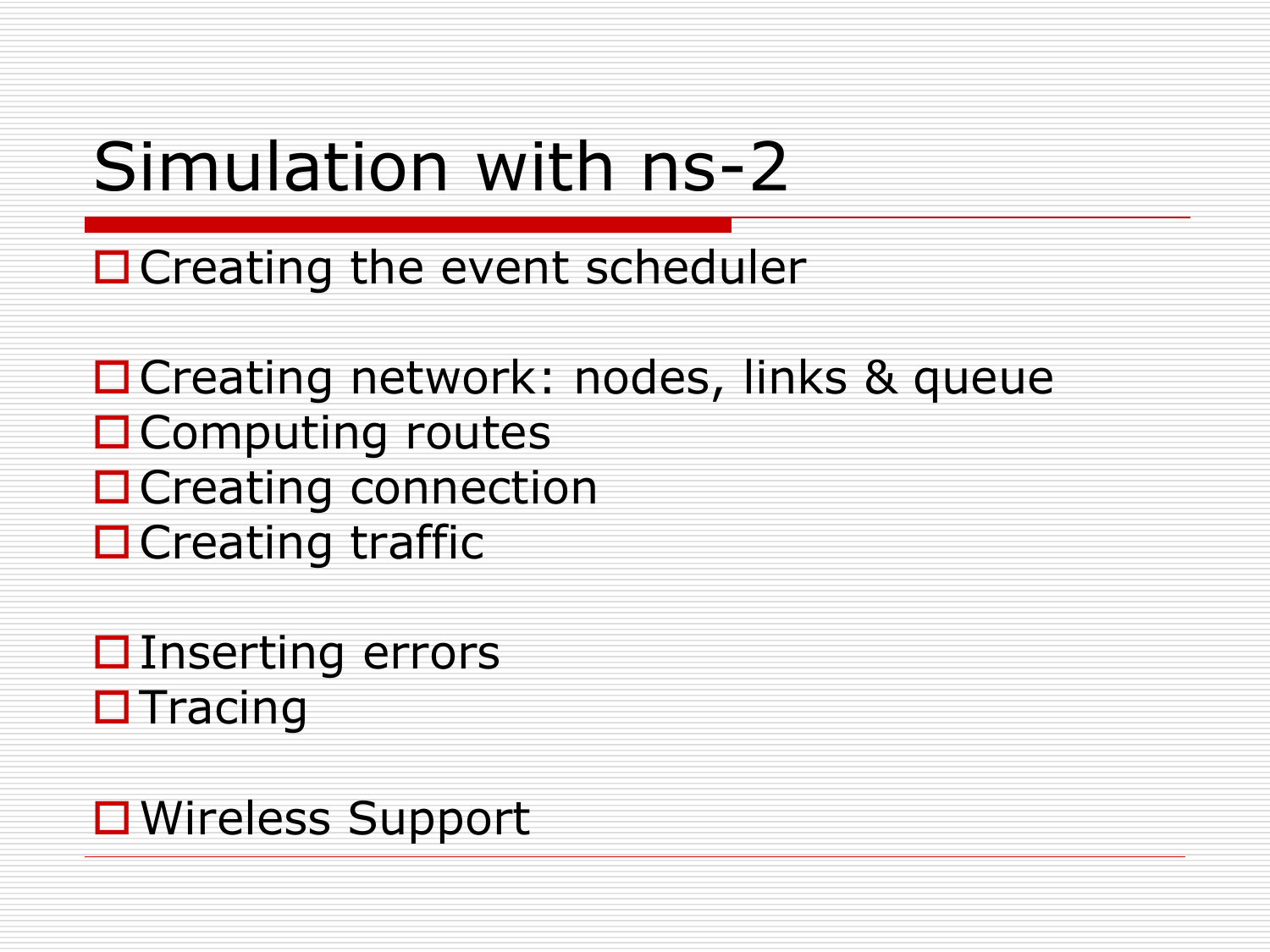# Example Script



set ns [new Simulator] set n0 [\$ns node] set n1 [\$ns node]

\$ns duplex-link \$n0 \$n1 1.5Mb 10ms DropTail set tcp [\$ns create-connection TCP \$n0 TCPSink \$n1 0]

set ftp [new Application/FTP] \$ftp attach-agent \$tcp \$ns at 0.2 "\$ftp start" \$ns at 1.2 "exit" \$ns run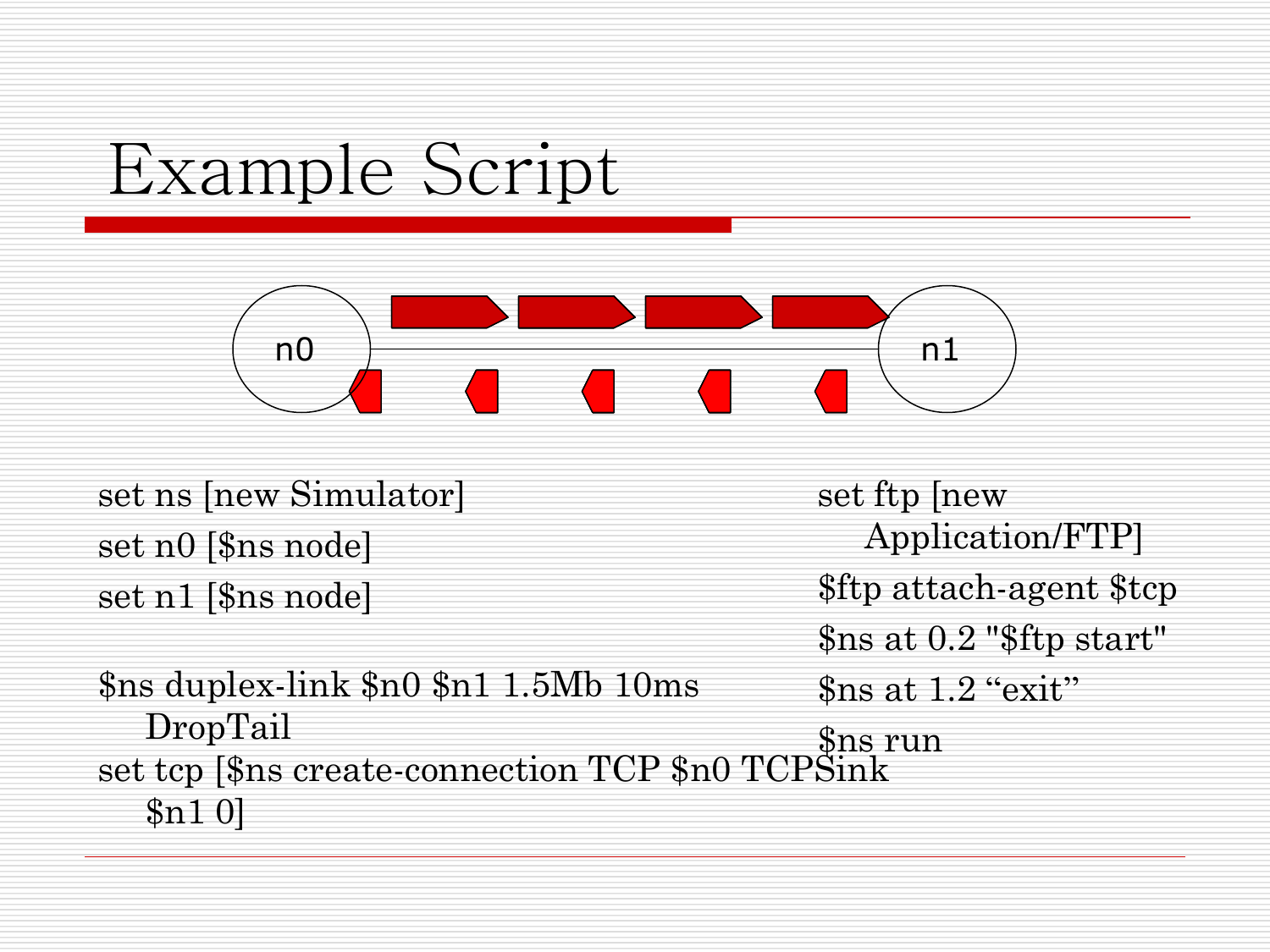# Creating Event Scheduler

- □ Create scheduler
	- **Set ns [new Simulator]**
- $\square$  Schedule event
	- **Sans at <time> <event>**
	- **E** <event>: any legitimate ns/tcl commands
- □ Start scheduler
	- **B** \$ns run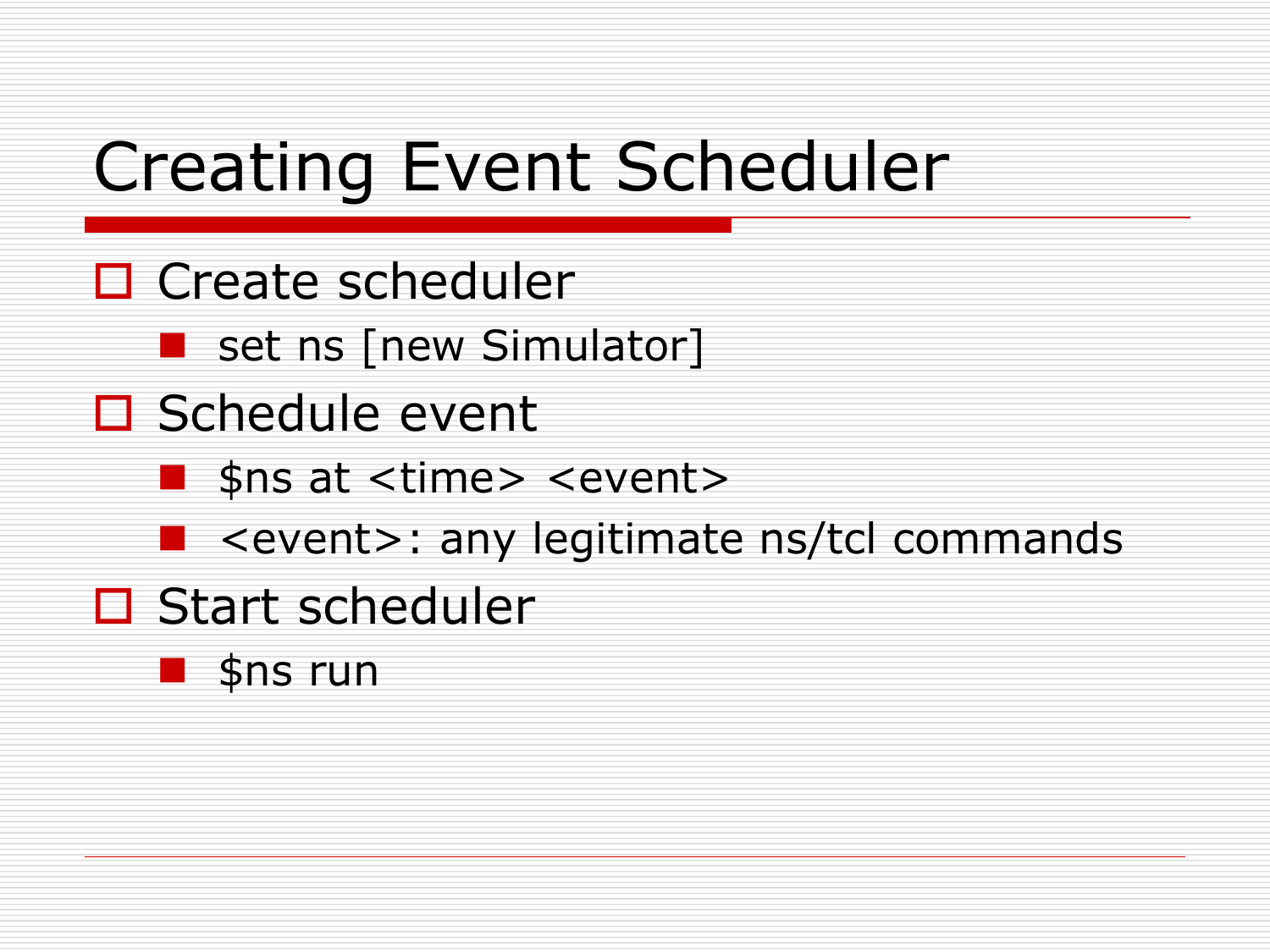# Creating Network: Node, Link &

#### Queue

#### □ Nodes

- set n0 [\$ns node]
- set n1 [\$ns node]
- **□** Links & Queuing
	- $$ns$  duplex-link  $$n0$   $$n1$  <br/>chandwidth> <delay> <queue\_type>

where, <queue\_type>: DropTail, RED, CBQ, FQ, SFQ, DRR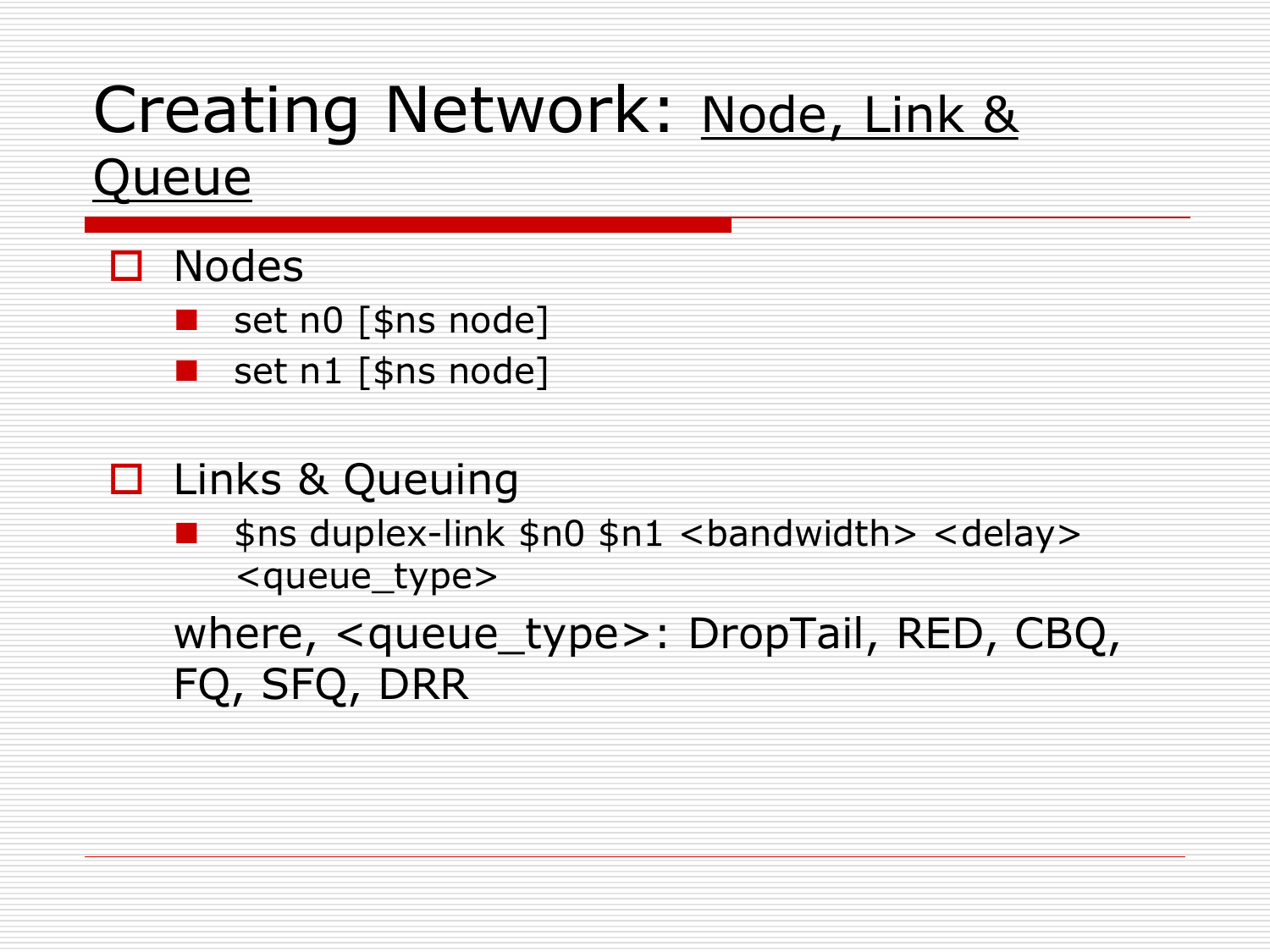### Creating Network: LAN

#### $\Box$  LAN

**Shanger Shandwidth>** <node list> <br/>bandwidth> <delay> <ll type> <ifq type> <mac\_type> <channel\_type>

where, <Il\_type>: LL <ifq\_type>: Queue/DropTail, <mac\_type>: MAC/802\_3 <channel\_type>: Channel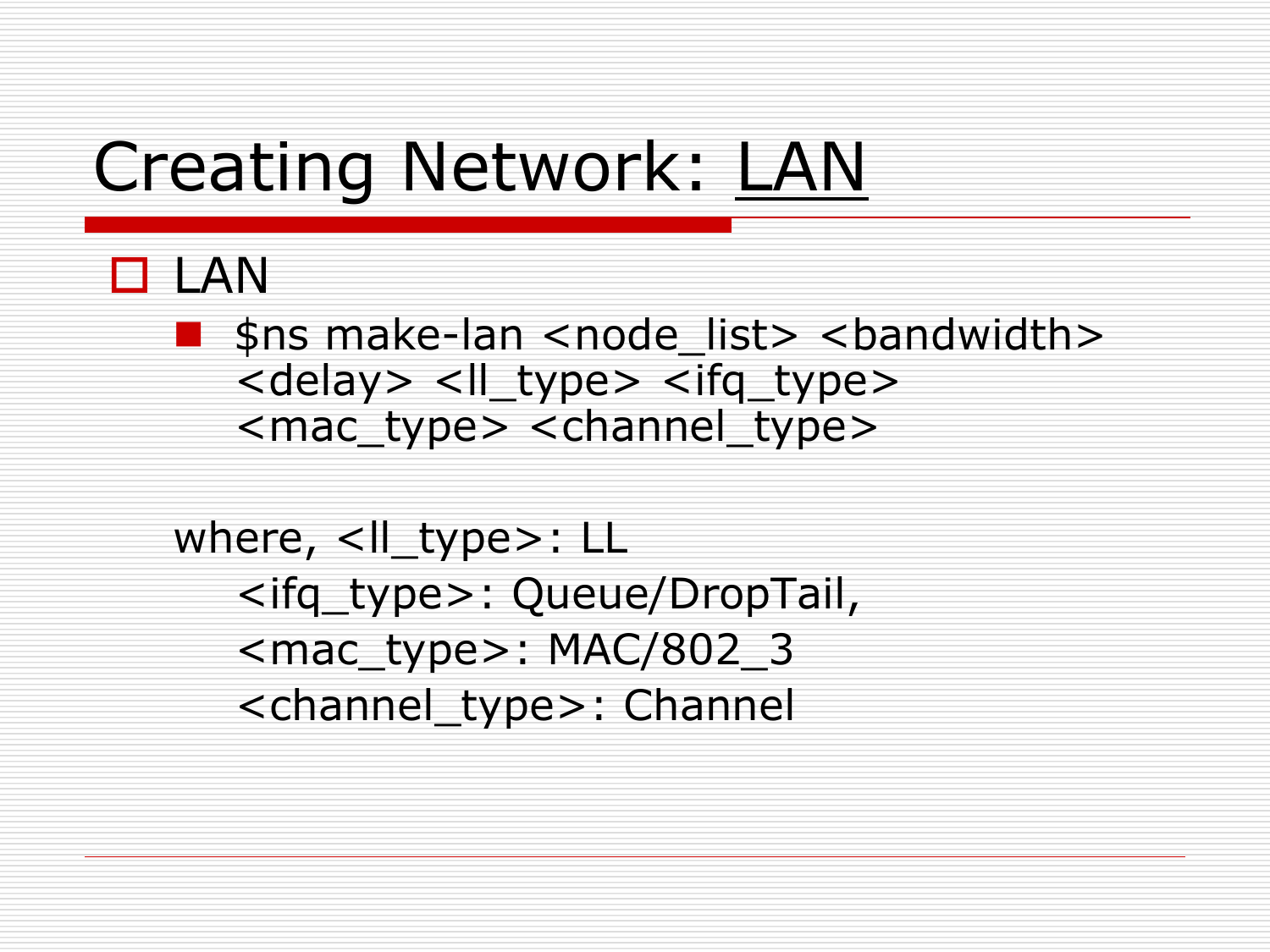# Computing routes

#### □ Unicast

- $\blacksquare$  \$ns rtproto <type>
- <type>: Static, Session, DV, cost, multipath

#### □ Multicast

- **Shanger 1.5 Shanger (1998)** Simulator 11
	- \$ns mrtproto <type>
- **E** <type>: CtrMcast, DM, ST, BST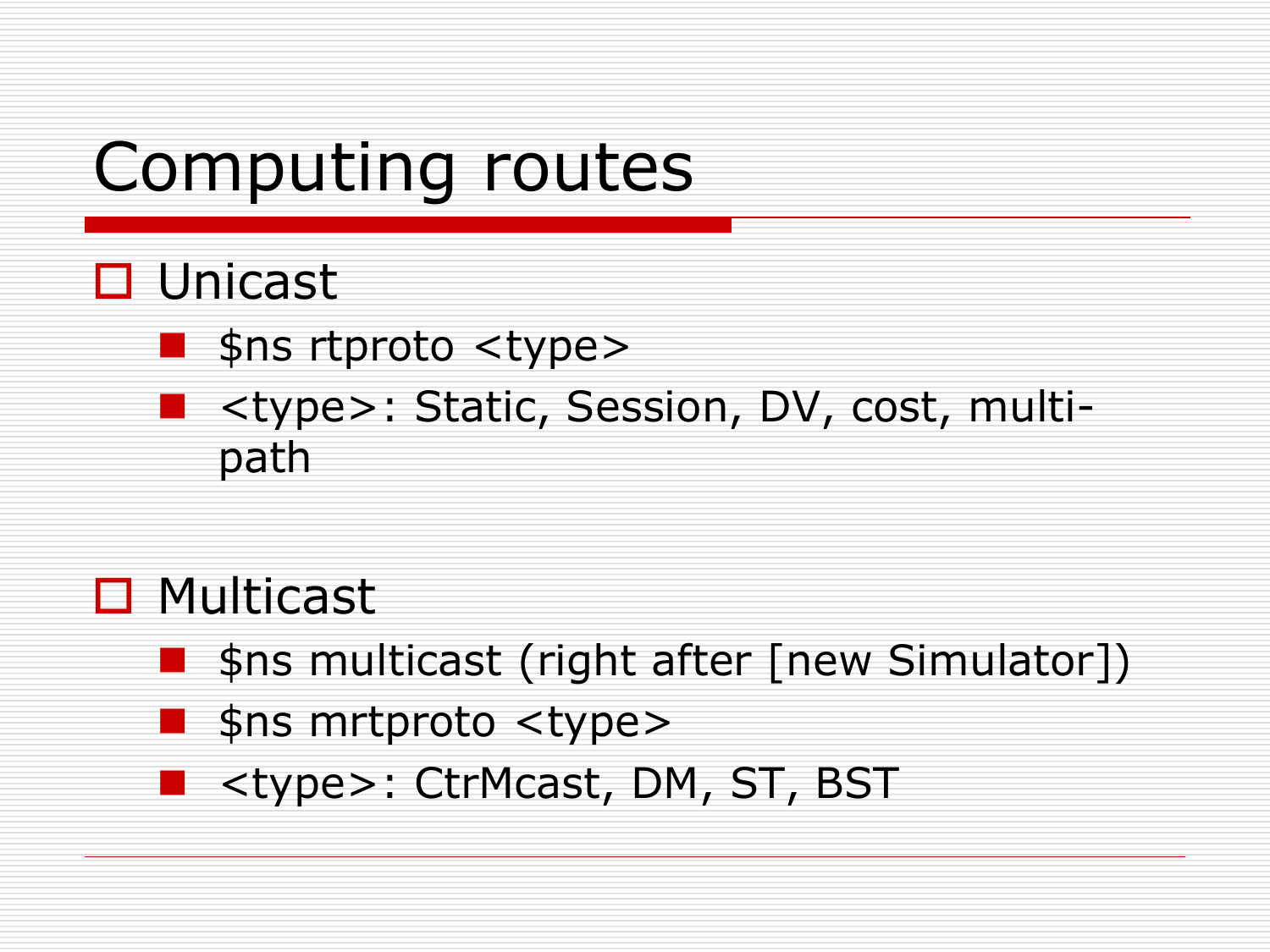# Creating Connection: UDP

### **O** UDP

- set udp [new Agent/UDP]
- **Set null [new Agent/NULL]**
- **Sans attach-agent \$n0 \$udp**
- **Sans attach-agent \$n1 \$null**
- **S**ns connect \$udp \$null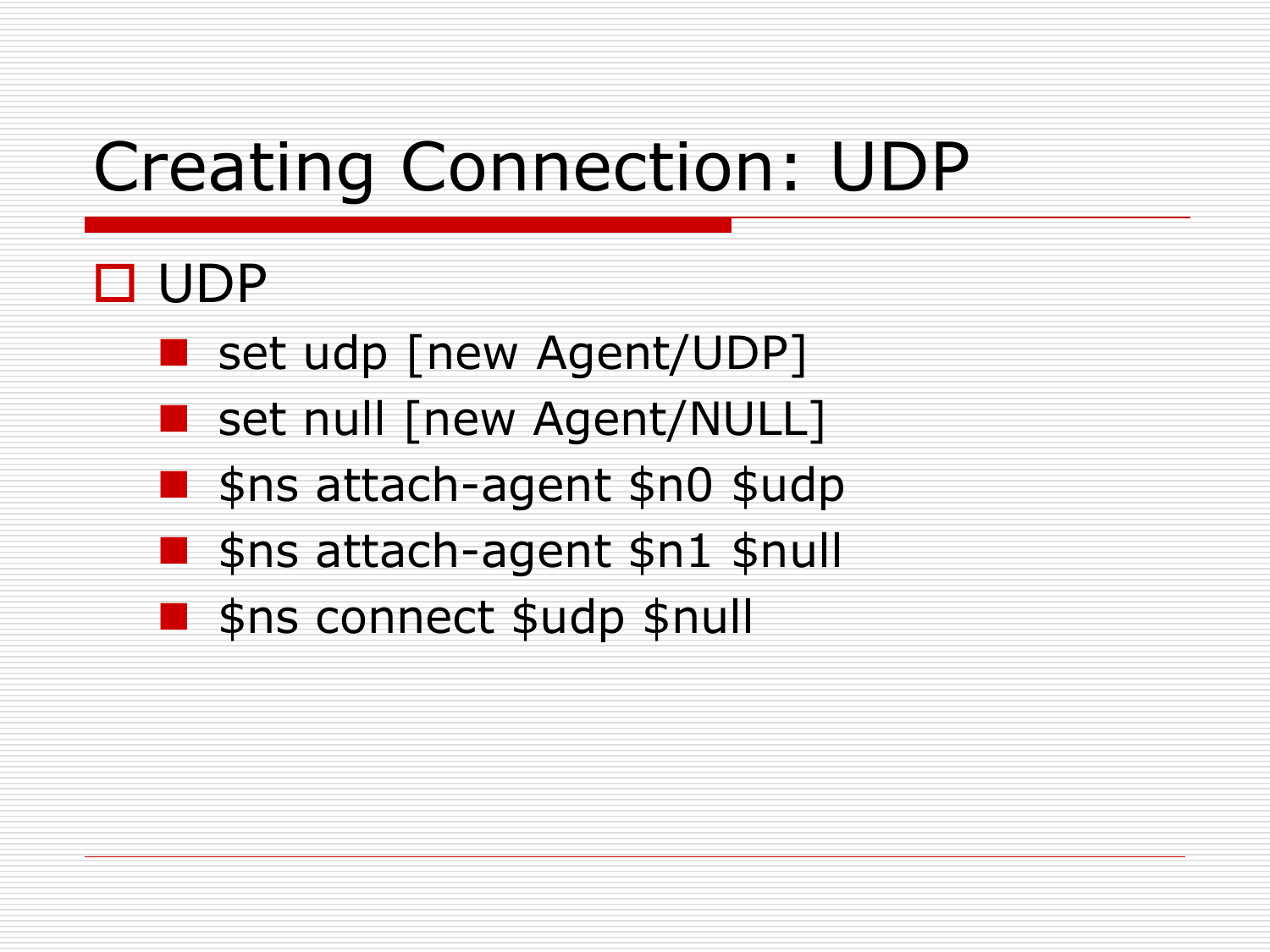# Creating Connection: TCP

#### $\Box$  TCP

- **B** set tcp [new Agent/TCP]
- **B** set tcpsink [new Agent/TCPSink]
- **Shattach-agent \$n0 \$tcp**
- **Sansattach-agent \$n1 \$tcpsink**
- **S** sns connect \$tcp \$tcpsink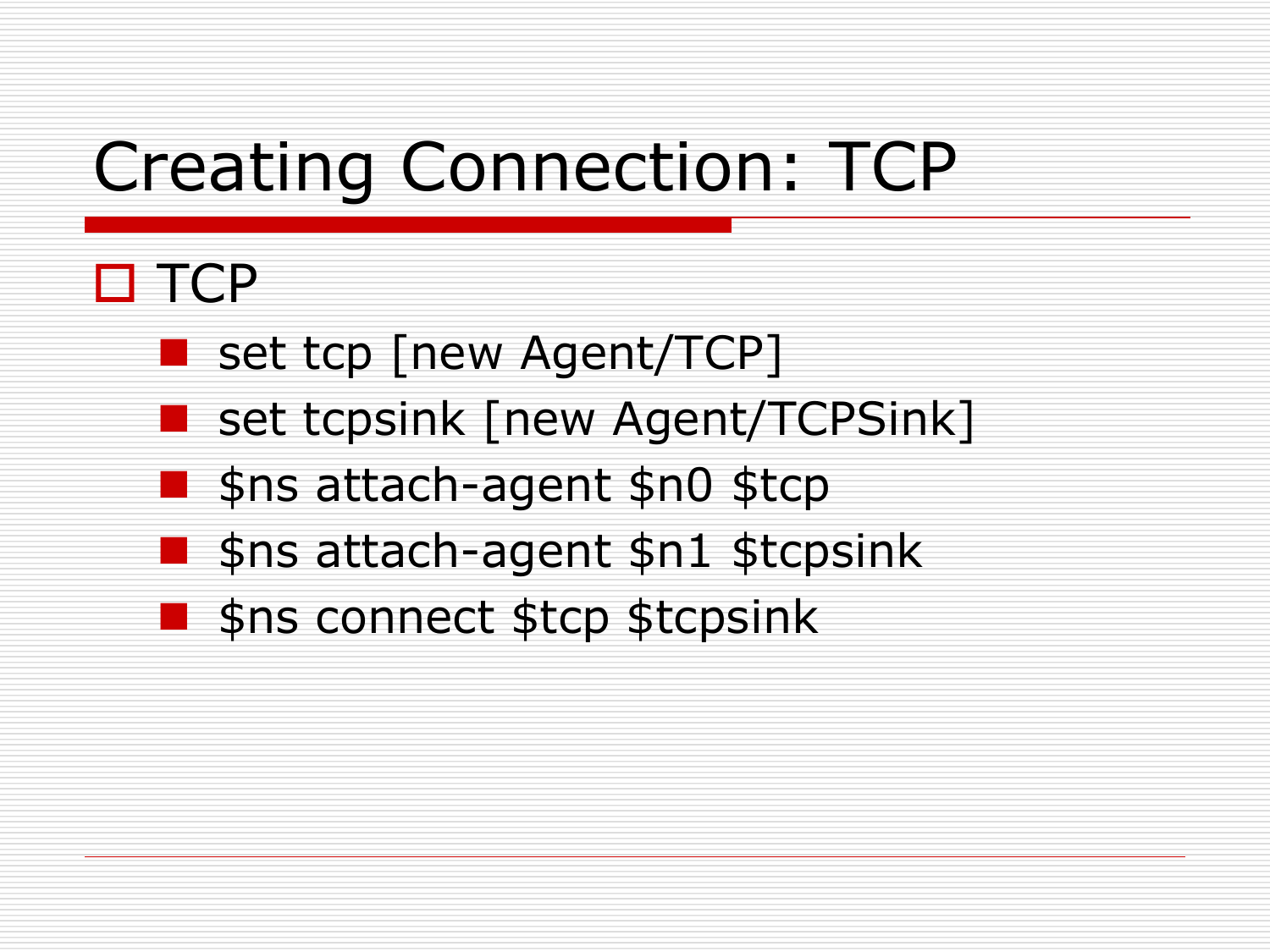# Creating Traffic: On Top of TCP

#### FTP

- **B** set ftp [new Application/FTP]
- $\blacksquare$  \$ftp attach-agent \$tcp
- **Shit Shit Shits 1.1 Shits Start**"
- $\square$  Telnet
	- **Set telnet [new Application/Telnet]**
	- **Stelnet attach-agent \$tcp**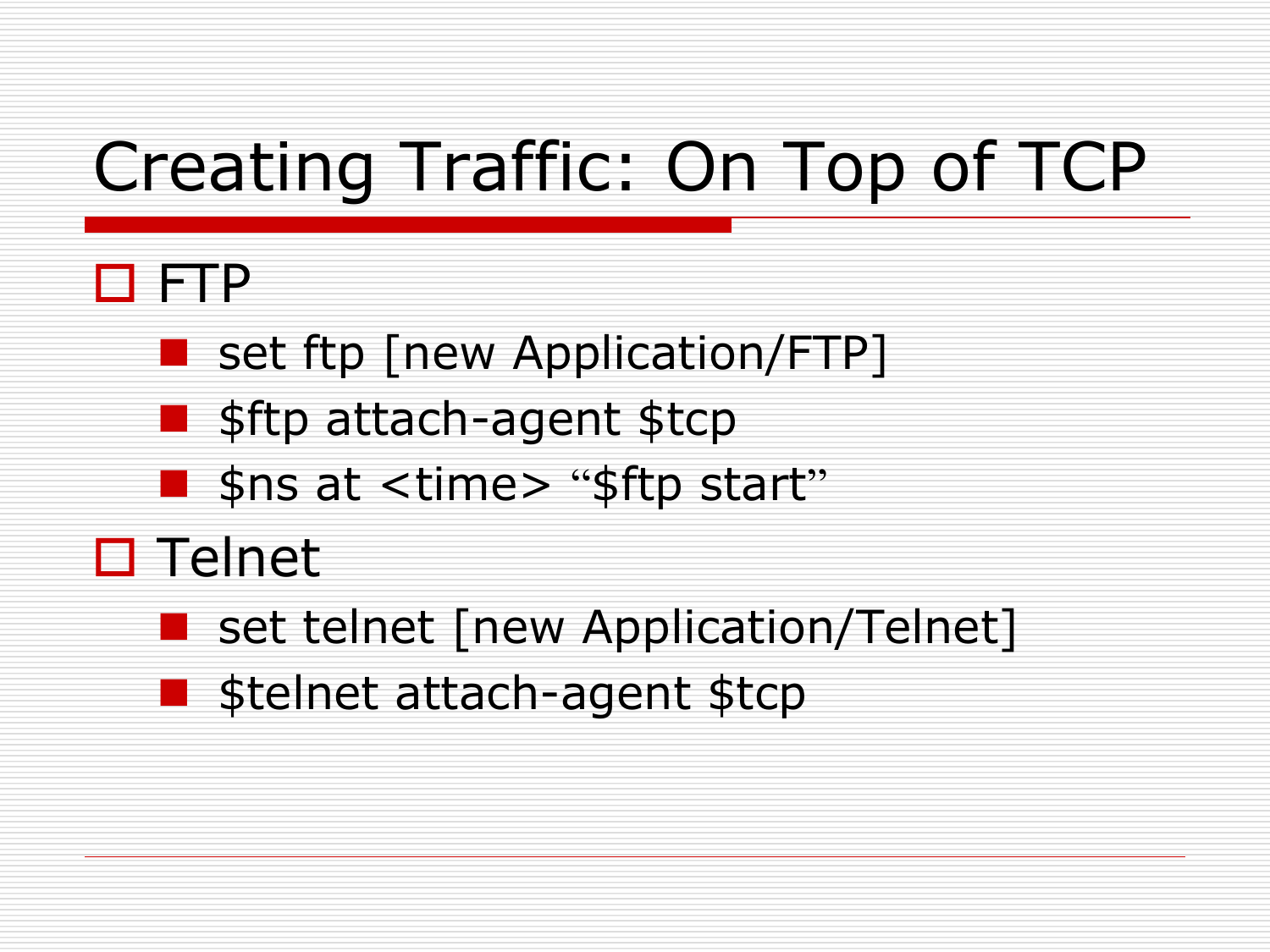# Creating Traffic: On Top of UDP

- $\Box$  CBR
	- **Set src [new Application/Traffic/CBR]**
- **□** Exponential or Pareto on-off
	- **Set src [new** Application/Traffic/Exponential]
	- **Set src [new Application/Traffic/Pareto]**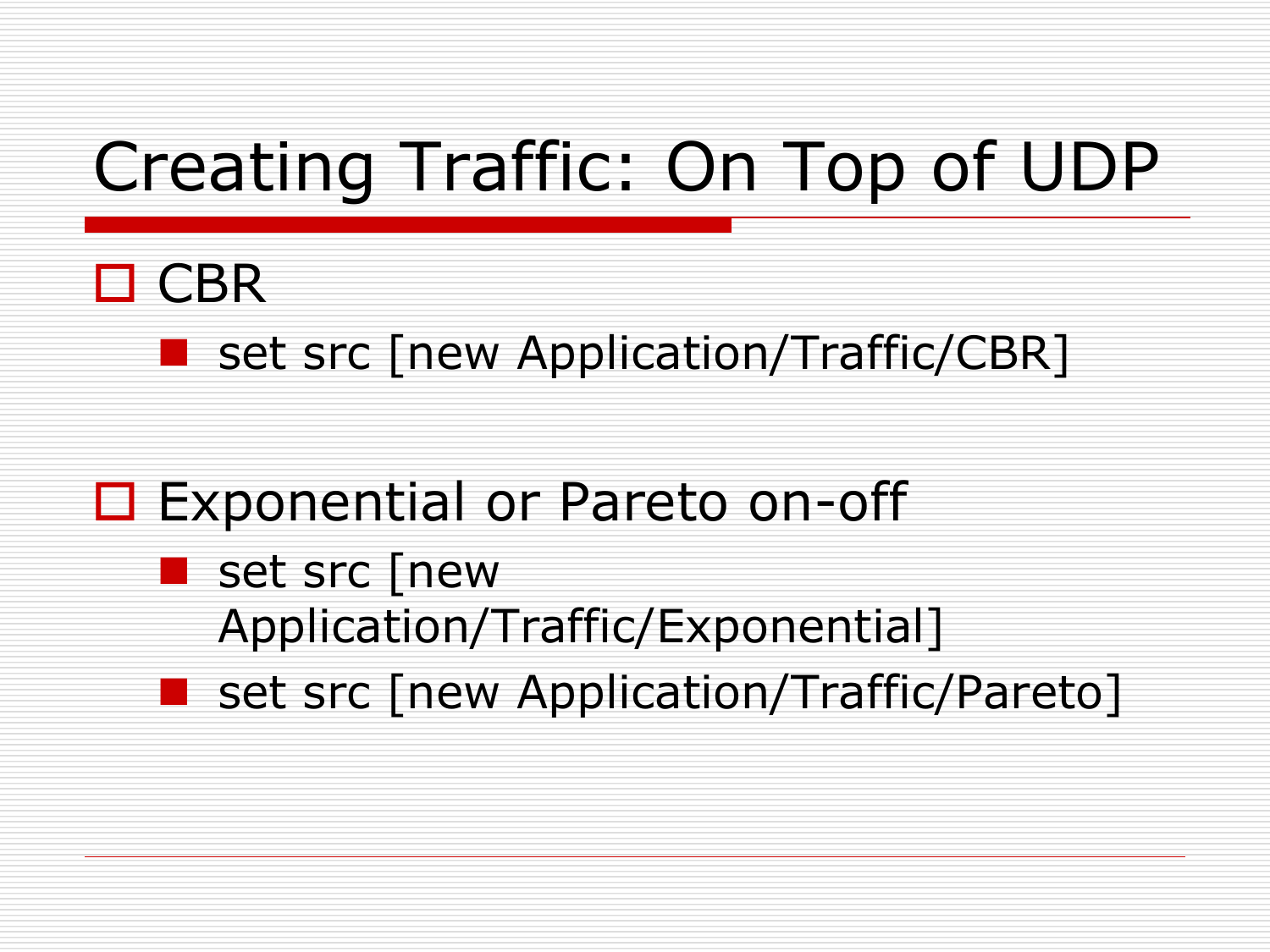# Creating Traffic: Trace Driven

#### $\square$  Trace driven

- **Set trile [new Tracefile]**
- **B** stfile filename <file>
- set src [new Application/Traffic/Trace]
- **Sance attach-tracefile \$tfile**

### $\square$  <file>:

- **Binary format**
- **I** inter-packet time (msec) and packet size (byte)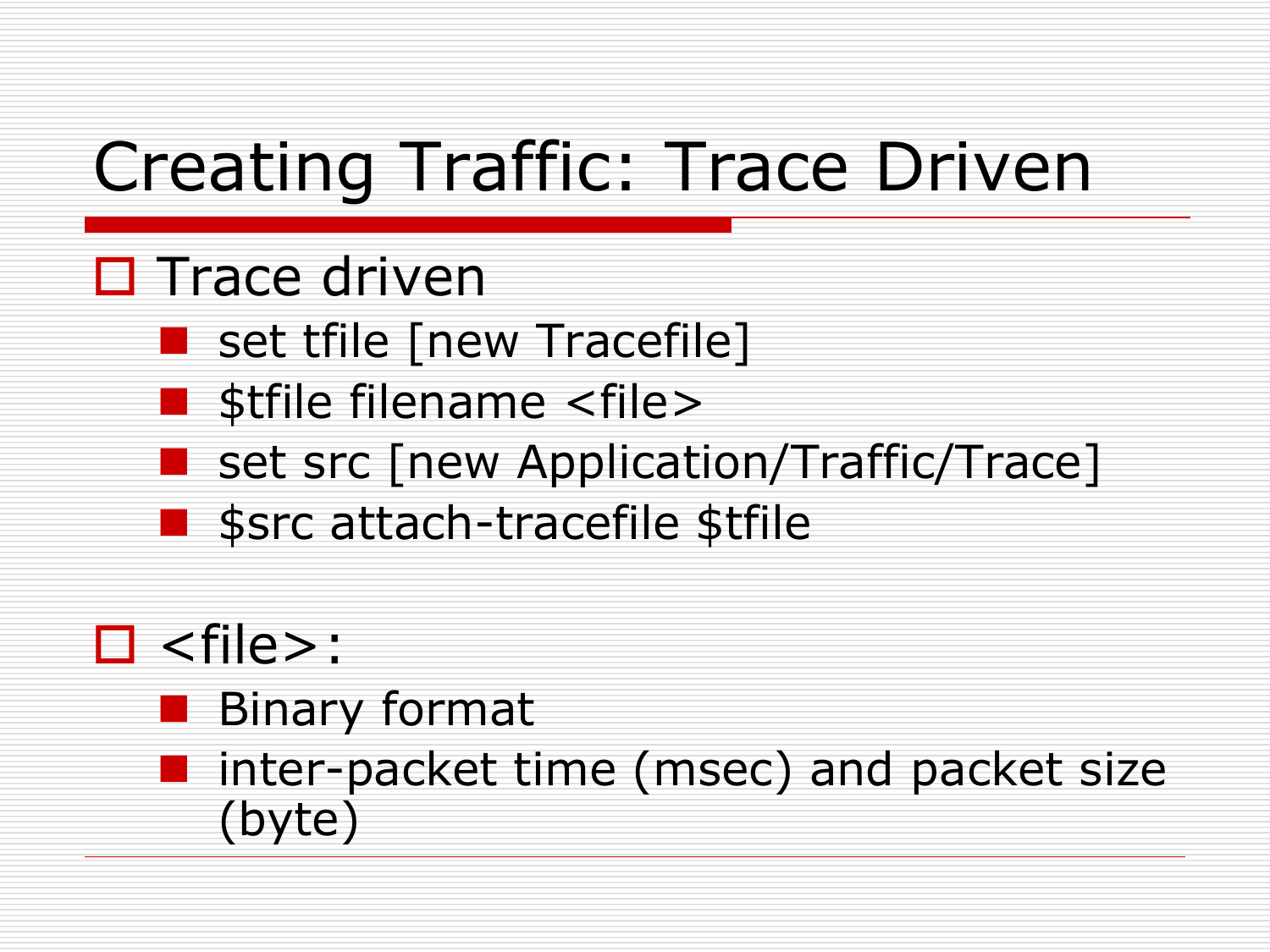# Inserting Errors

#### □ Creating Error Module

- set loss\_module [new ErrorModel]
- \$loss\_module set rate\_ 0.01
- \$loss\_module unit pkt
- **Sloss** module ranvar [new RandomVariable/Uniform]
- **Sloss** module drop-target [new Agent/Null]
- **□** Inserting Error Module \$ns lossmodel \$loss\_module \$n0 \$n1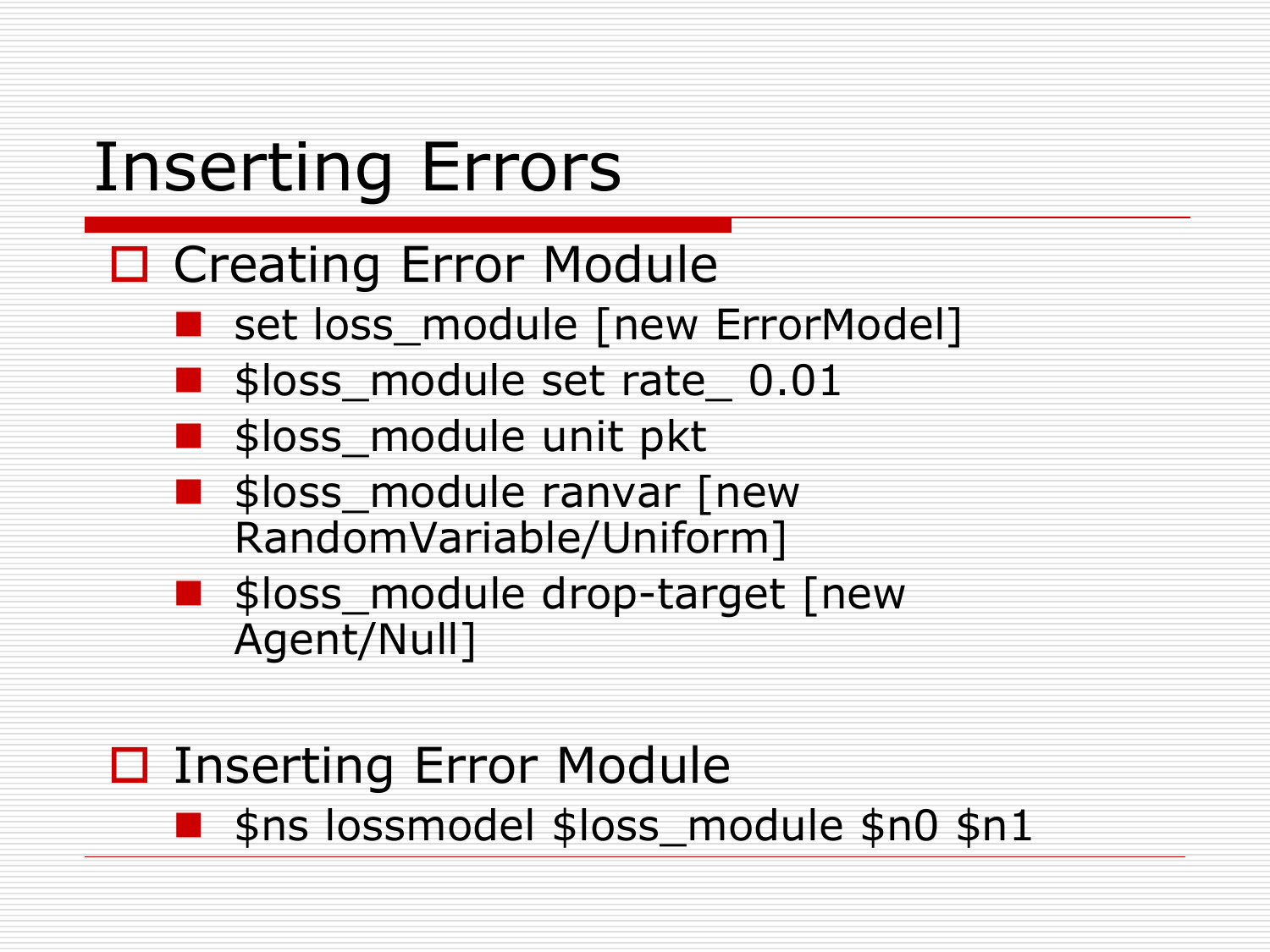### Tracing

### $\Box$  Trace packets on all links  $\blacksquare$  \$ns trace-all [open test.out w]

<event> <time> <from> <to> <pkt> <size>--<flowid> <src> <dst> <seqno> <aseqno>

- + 1 0 2 cbr 210 ------- 0 0.0 3.1 0 0
- 1 0 2 cbr 210 ------- 0 0.0 3.1 0 0
- r 1.00234 0 2 cbr 210 ------- 0 0.0 3.1 0 0

### $\Box$  Trace packets on all links in nam-1 format

**Shanger-all [open test.nam w]**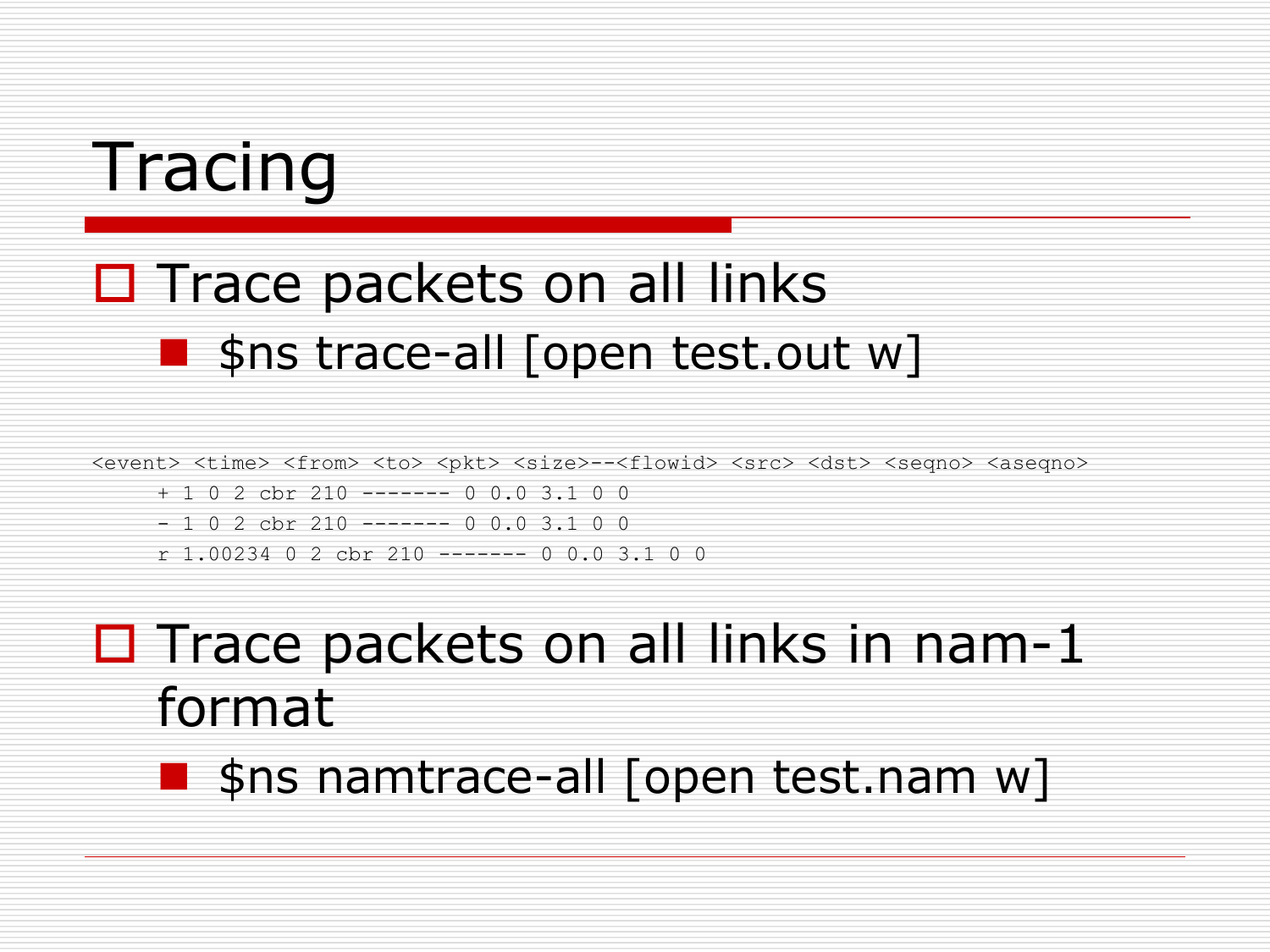# Example Script (again)



set ns [new Simulator] set n0 [\$ns node] set n1 [\$ns node]

\$ns duplex-link \$n0 \$n1 1.5Mb 10ms DropTail set tcp [\$ns create-connection TCP \$n0 TCPSink \$n1 0]

set ftp [new Application/FTP] \$ftp attach-agent \$tcp \$ns at 0.2 "\$ftp start" \$ns at 1.2 "exit" \$ns run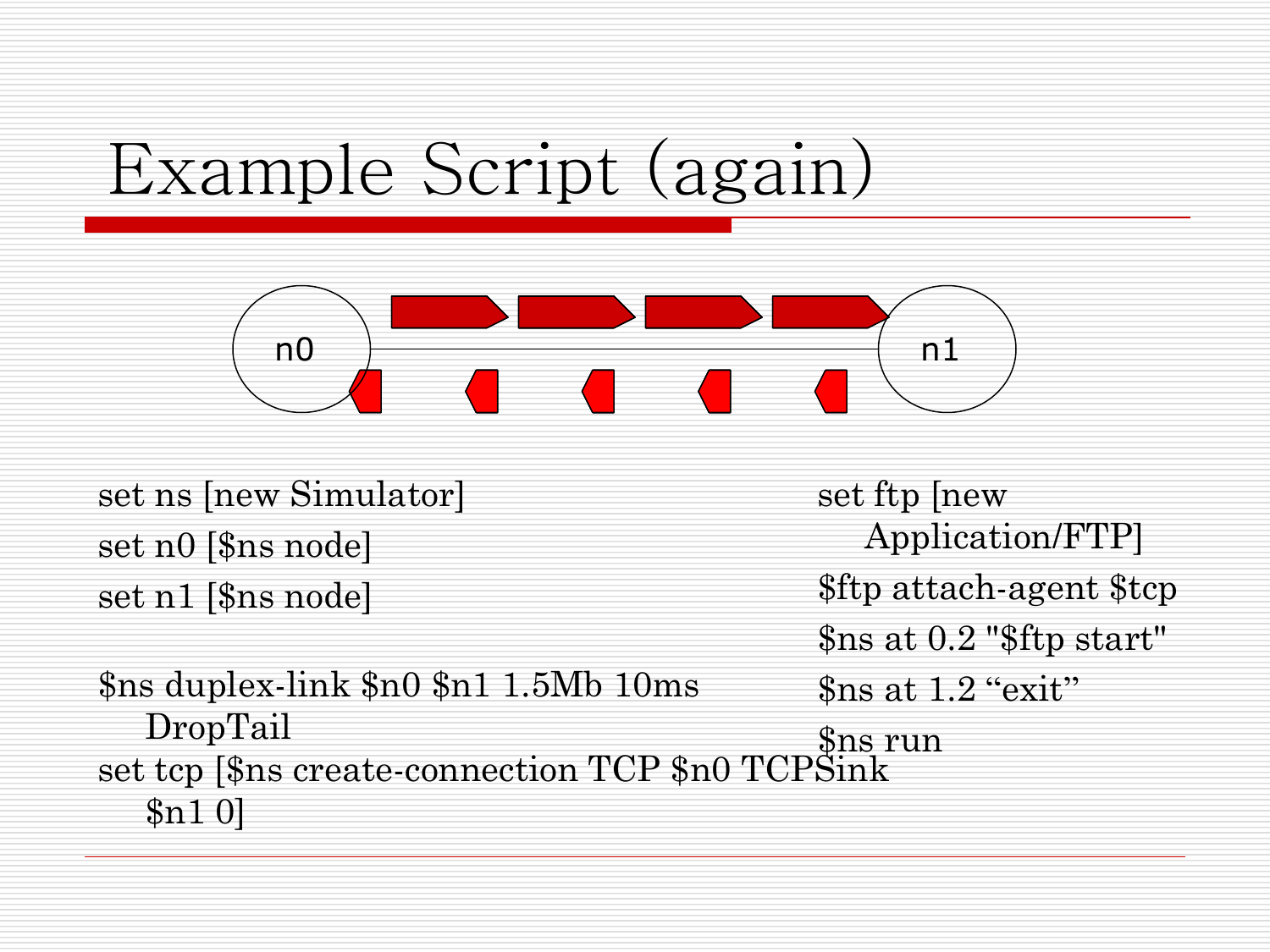### Mobile Node Modules

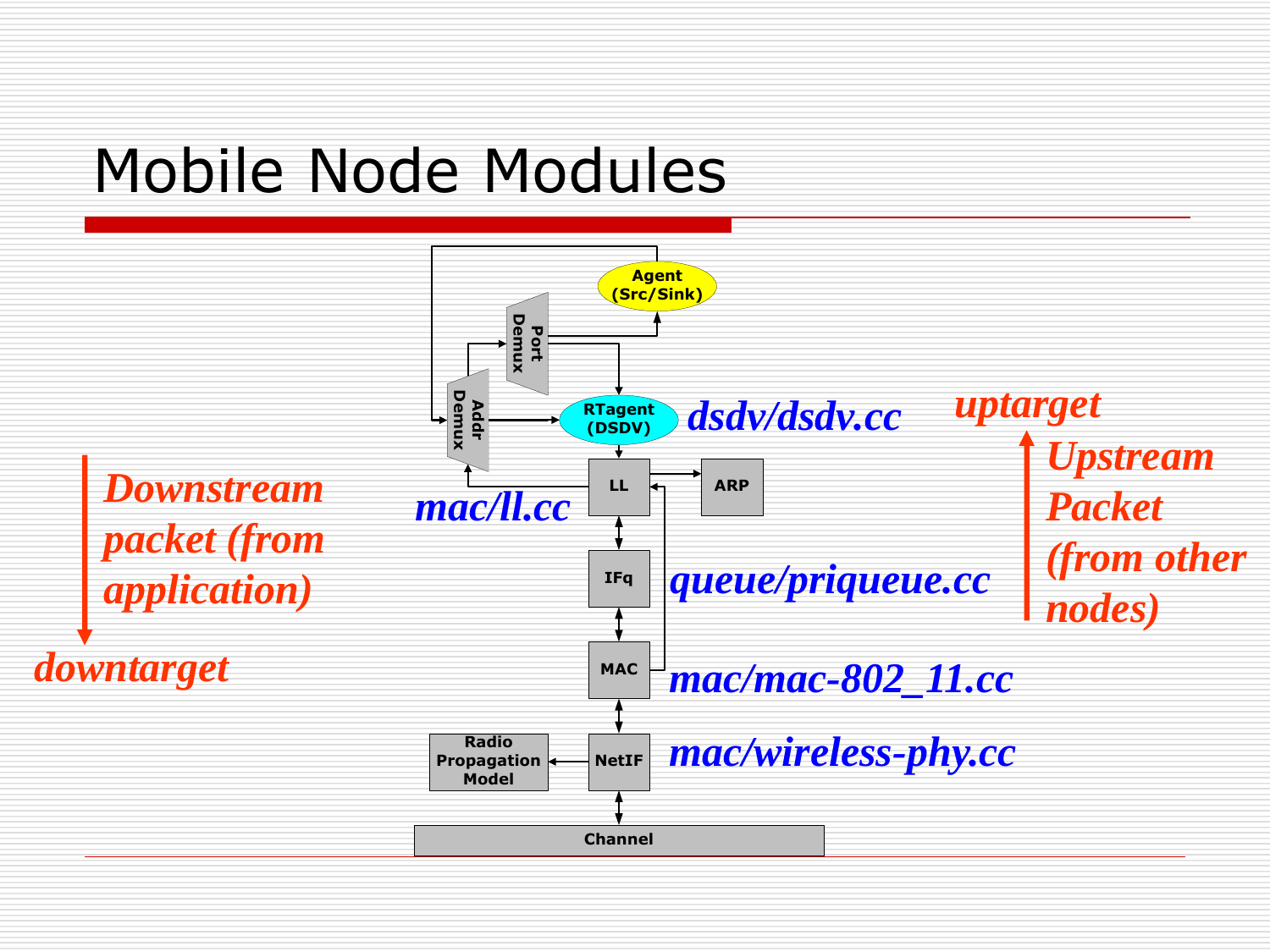# Wireless Support: Movement

□ Specified

#### $\blacksquare$  \$ns at 1.0 "\$mnode setdest <x> <y> <speed>"

- □ Random
	- **Shat 1.0 "\$mnode start"**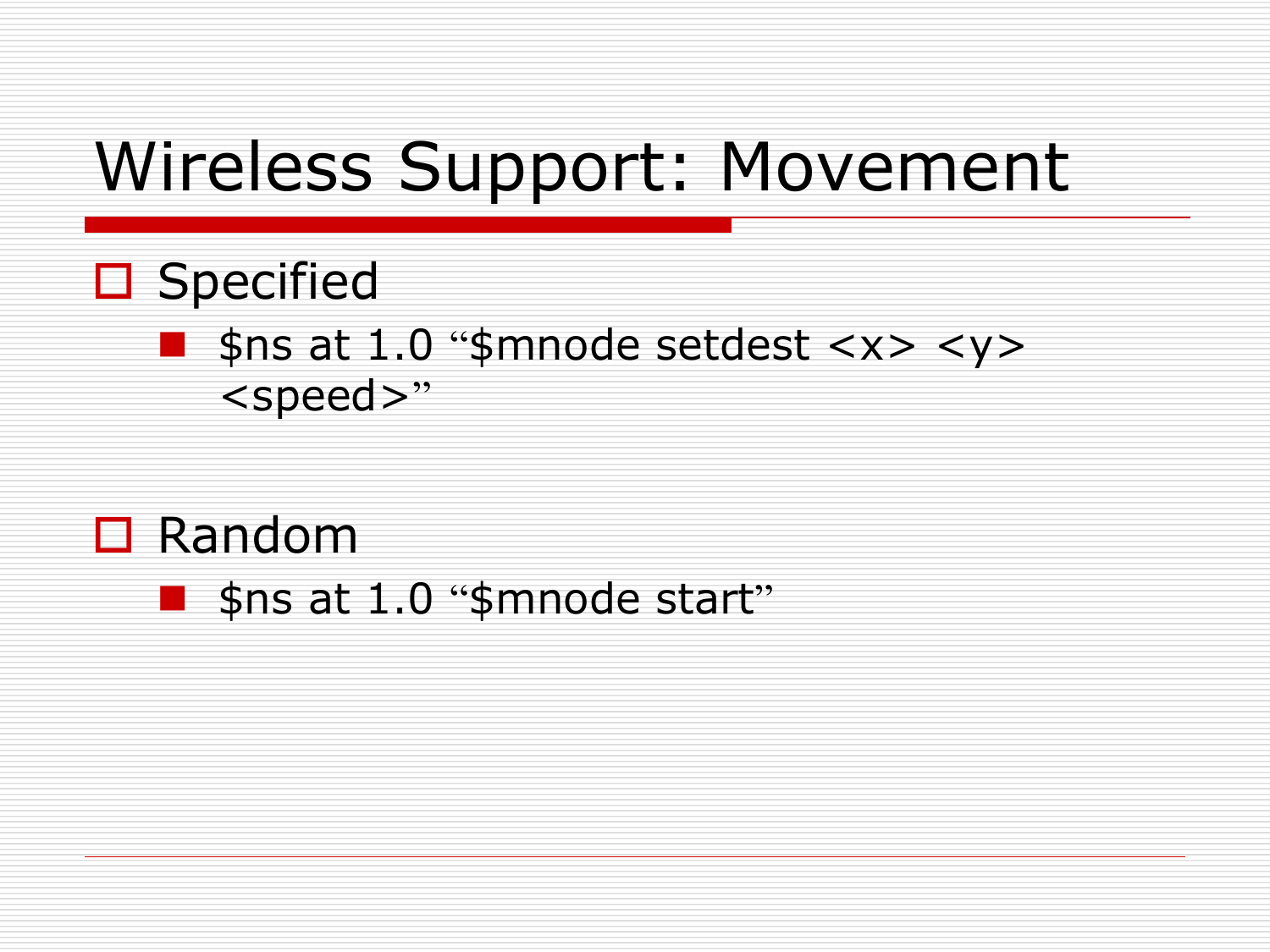

• 6 nodes • Located  $(10,10)$ ,  $(20,20)$ , ... • CBR (Constant bit rate) traffic based on UDP  $1\rightarrow 2$ ,  $3\rightarrow 4$ ,  $5\rightarrow 6$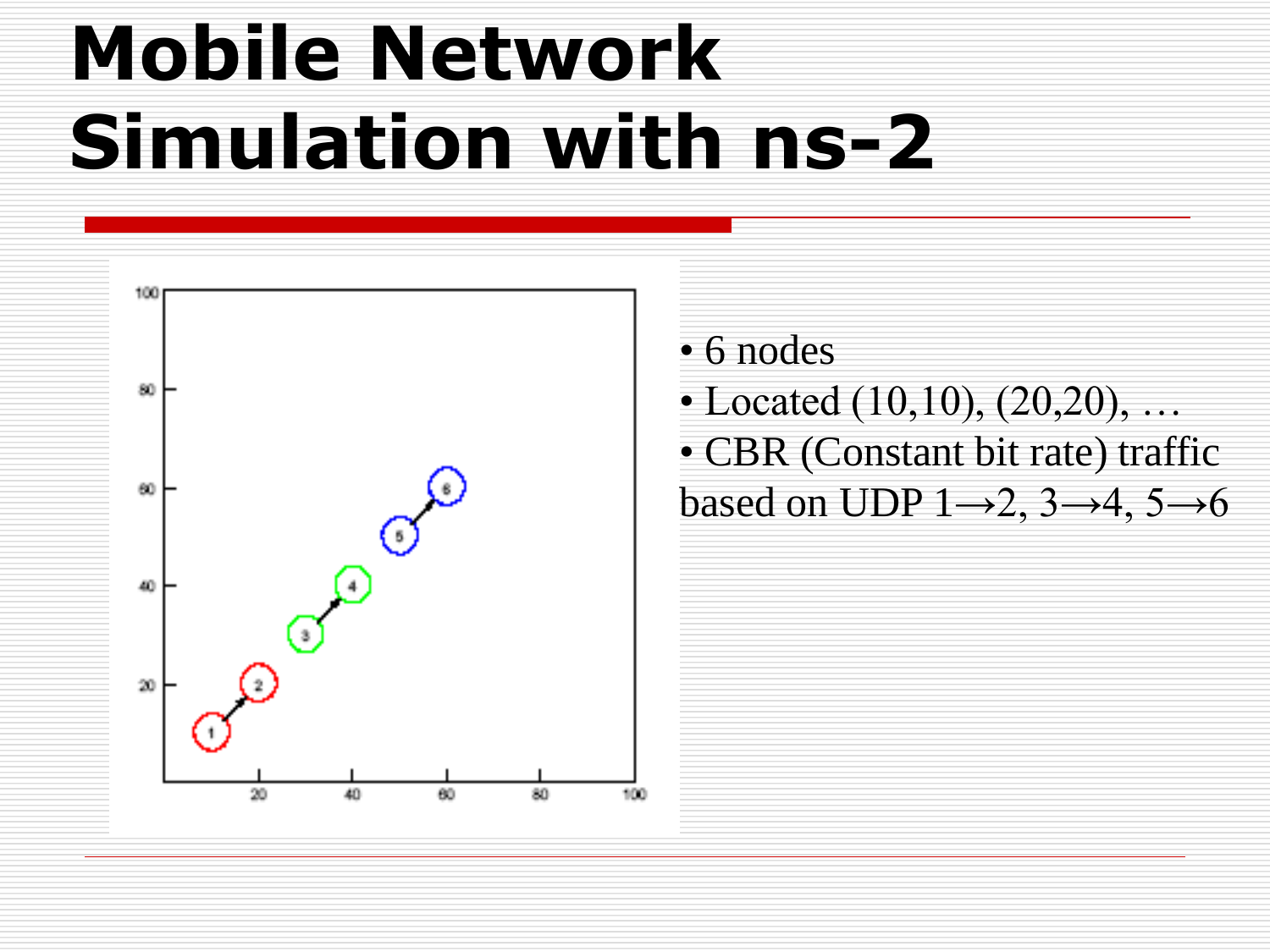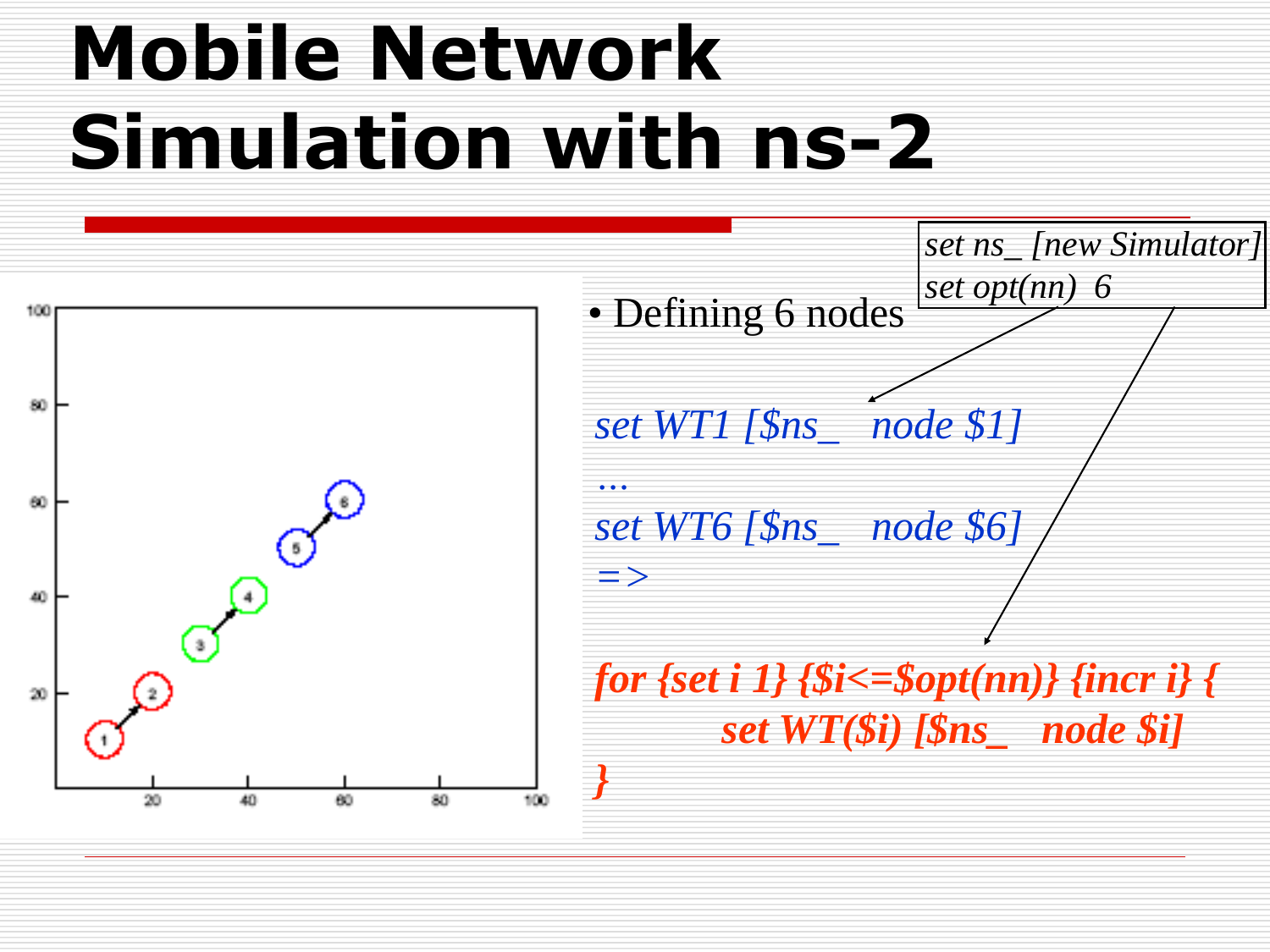

• Located  $(10,10)$ ,  $(20,20)$ , ...

*\$WT1 set X\_ 10 \$WT1 set Y\_ 10 \$WT1 set Z\_ 0.0*

*\$WT6 set X\_ 60 \$WT6 set Y\_ 60 \$WT6 set Z\_ 0.0*

*…*

*}*

*for {set i 1} {\$i<=\$opt(nn)} {incr i} { \$WT(\$i) set X\_ [expr 10\*\$i] \$WT(\$i) set Y\_ [expr 10\*\$i] \$WT(\$i) set Z\_ 0.0*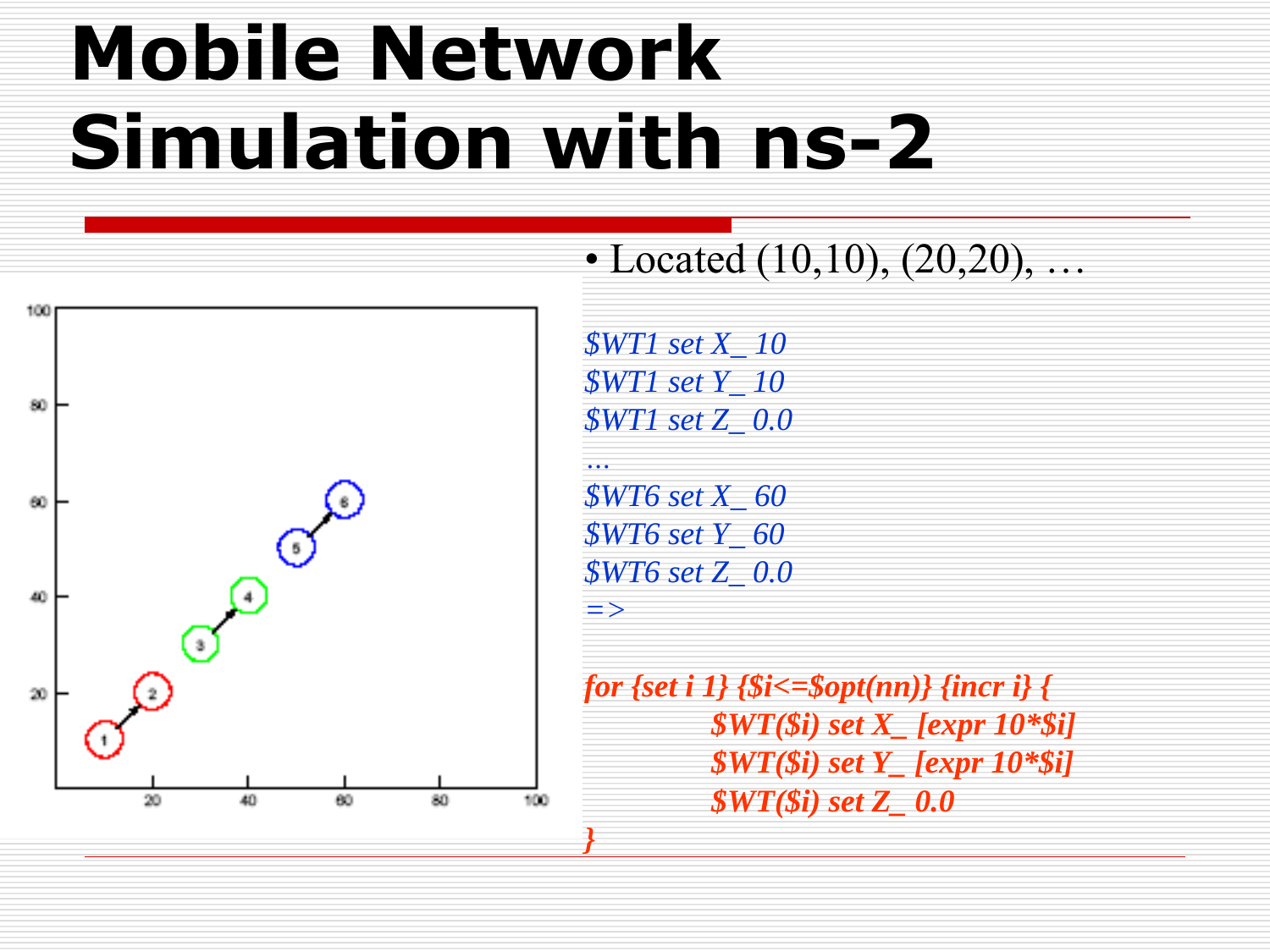*…*



•CBR (Constant bit rate) traffic based on UDP  $1\rightarrow 2$ ,  $3\rightarrow 4$ ,  $5\rightarrow 6$ 

*set udp1 [new Agent/UDP] \$ns\_ attach-agent \$WT1 \$udp1*

*set sink1 [new Agent/Null] \$ns\_ attach-agent \$WT2 \$sink1*

*\$ns\_ connect \$udp1 \$sink1*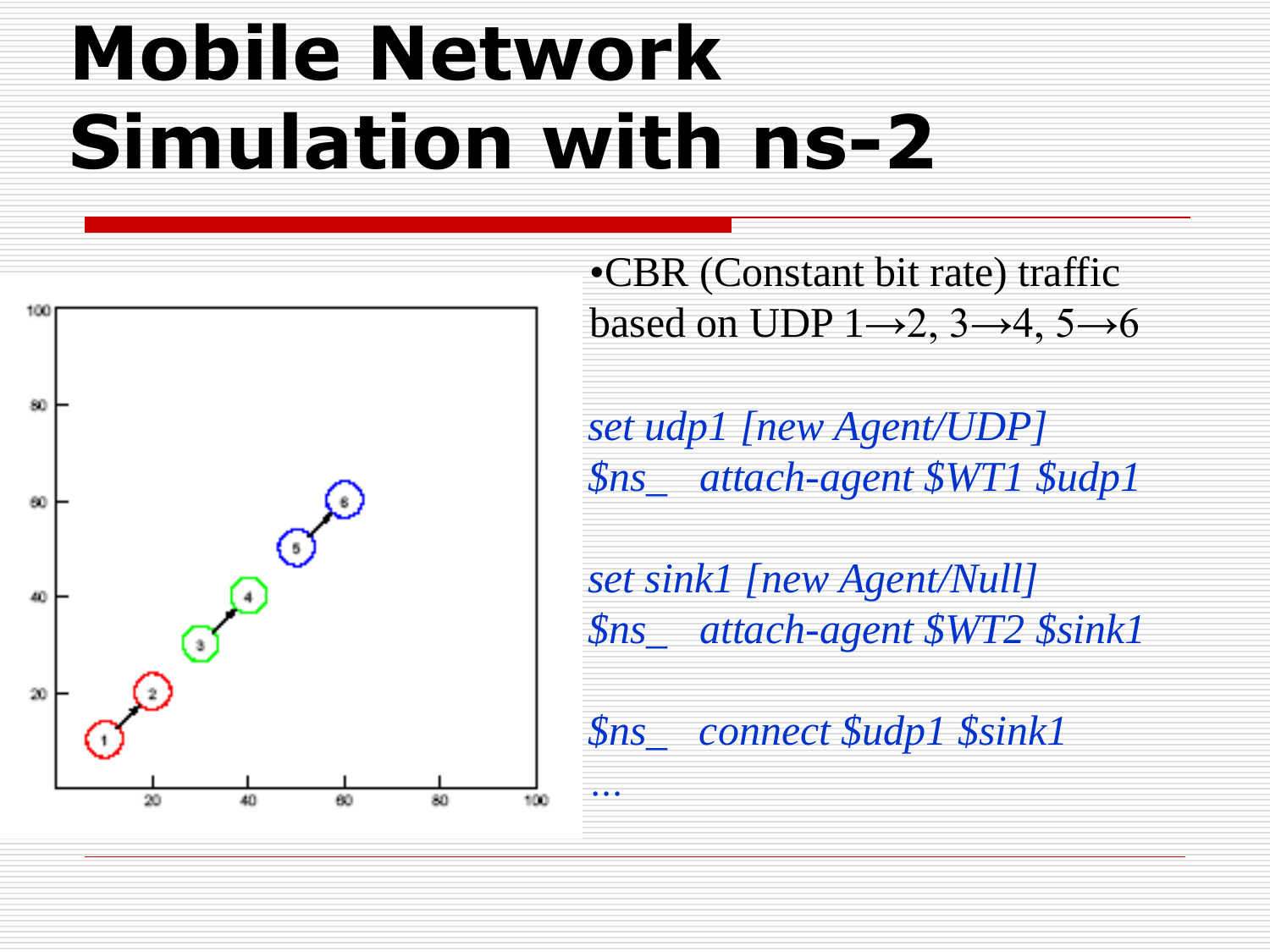*…*



•CBR (Constant bit rate) traffic based on UDP  $1\rightarrow 2$ ,  $3\rightarrow 4$ ,  $5\rightarrow 6$ 

*set cbr1 [new Application/Traffic/CBR] \$cbr1 set packetSize\_ 1000 \$cbr1 set interval\_ 0.005 \$cbr1 attach-agent \$udp1*

*\$ns\_ at 20.0 "\$cbr1 start" \$ns\_ at 150.0 "\$cbr1 stop"*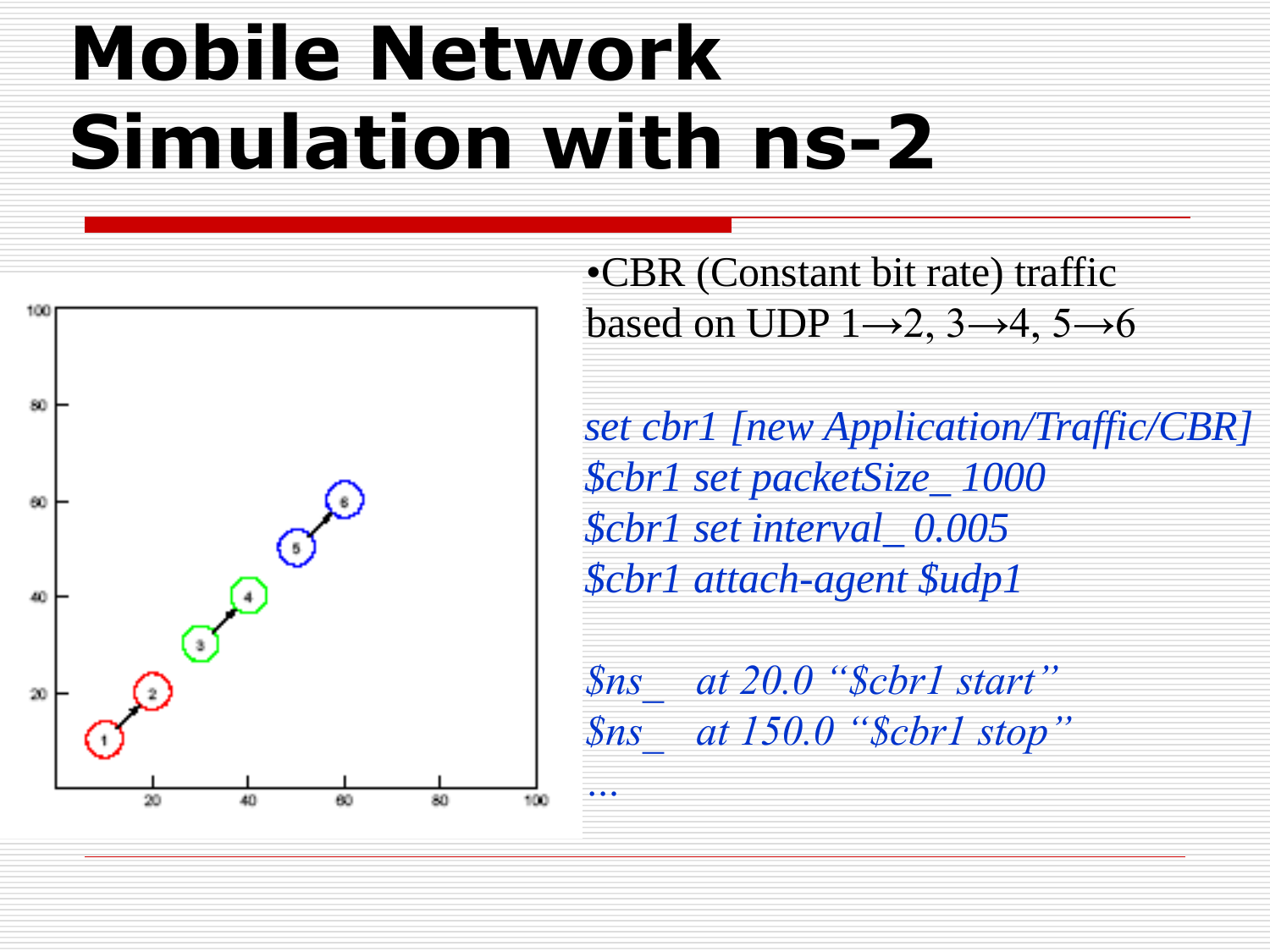

•CBR (Constant bit rate) traffic based on UDP  $1\rightarrow 2$ ,  $3\rightarrow 4$ ,  $5\rightarrow 6$ 

*for {set i 1} {\$i<=\$opt(nn)} {incr i 2} { set udp(\$i) [new Agent/UDP] \$ns\_ attach-agent \$WT(\$i) \$udp(\$i)*

*set sink(\$i) [new Agent/Null] \$ns\_ attach-agent \$WT([expr \$i+1]) \$sink(\$i)*

*\$ns\_ connect \$udp(\$i) \$sink(\$i)*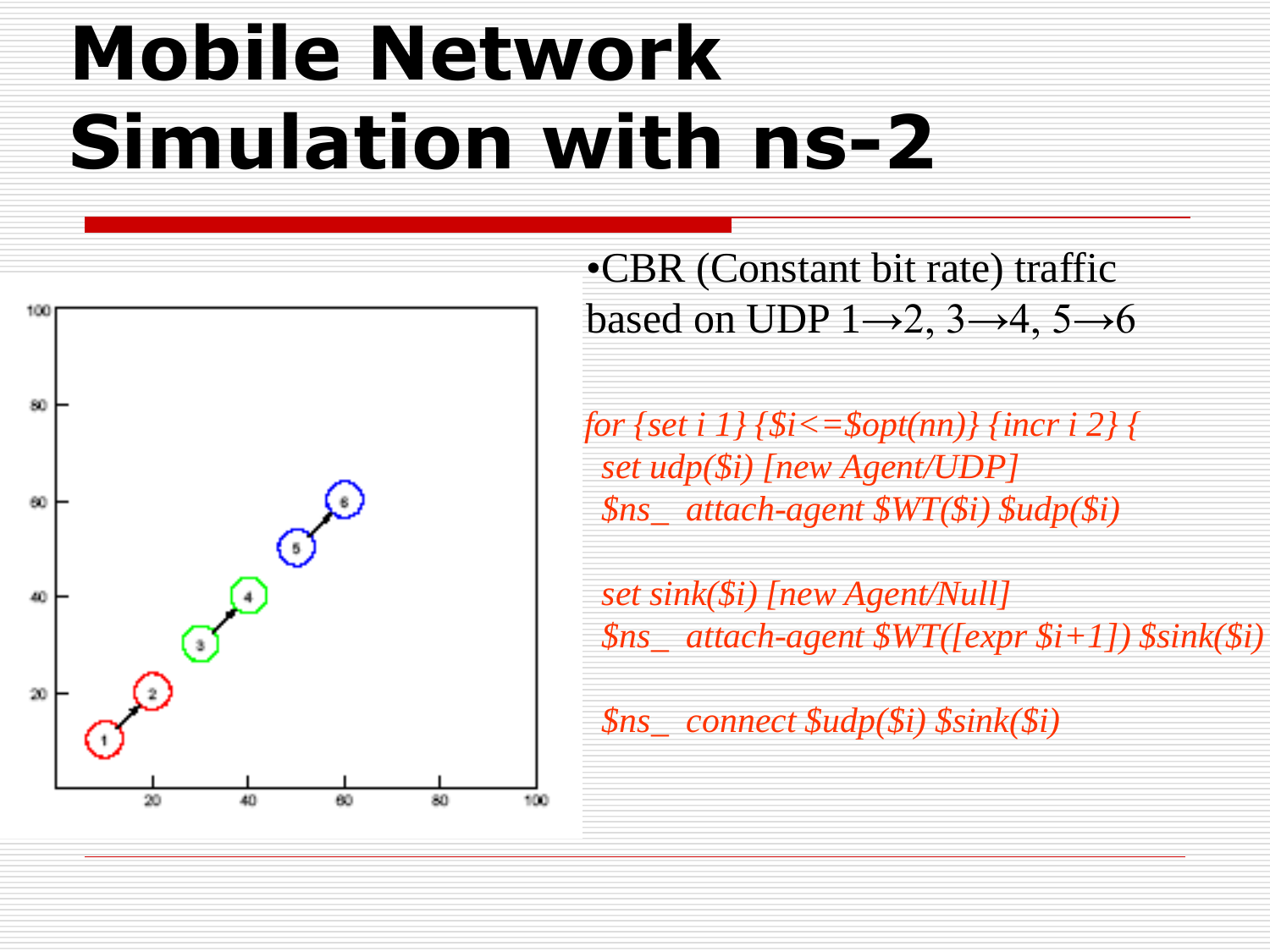*}*



•CBR (Constant bit rate) traffic based on UDP  $1\rightarrow 2$ ,  $3\rightarrow 4$ ,  $5\rightarrow 6$ 

*set cbr(\$i) [new Application/Traffic/CBR] \$cbr(\$i) set packetSize\_ 1000 \$cbr(\$i) set interval\_ 0.005 \$cbr(\$i) attach-agent \$udp(\$i)*

*\$ns\_ [expr 20.0\*\$i] "\$cbr(\$i) start" \$ns\_ at \$opt(stop) "\$cbr(\$i) stop"*

*set opt(stop) 150*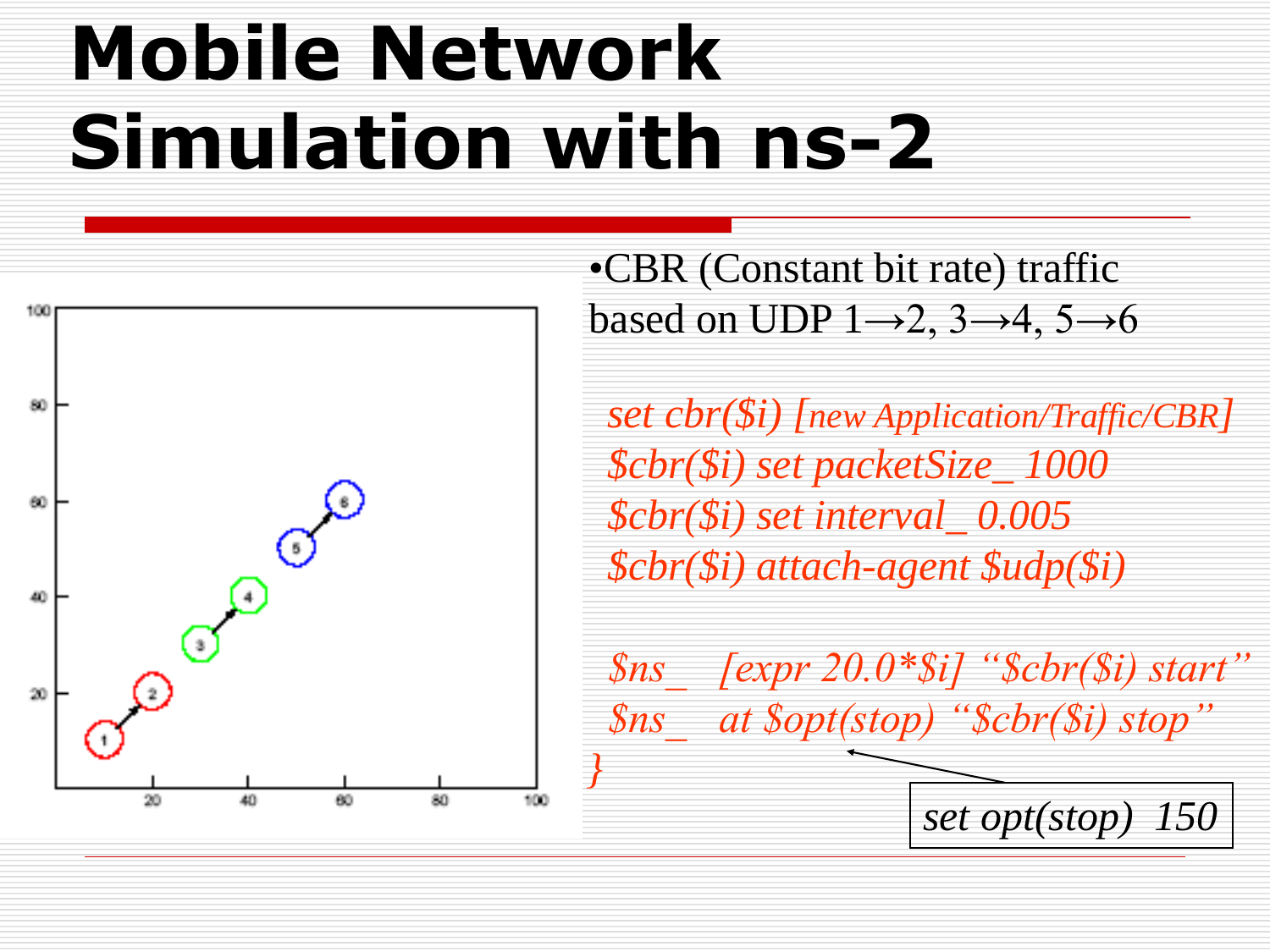

• Node configuration

*\$ns\_ node-config -adhocRouting DumbAgent \ -llType LL \ -macType Mac/802\_11 \ -ifqType Queue/DropTail/PriQueue \ -ifqLen 50 \ -antType Antenna/OmniAntenna \ -propType Propagation/FreeSpace \ -phyType Phy/WirelessPhy \ -channelType Channel/WirelessChannel \ -topoInstance \$topo \*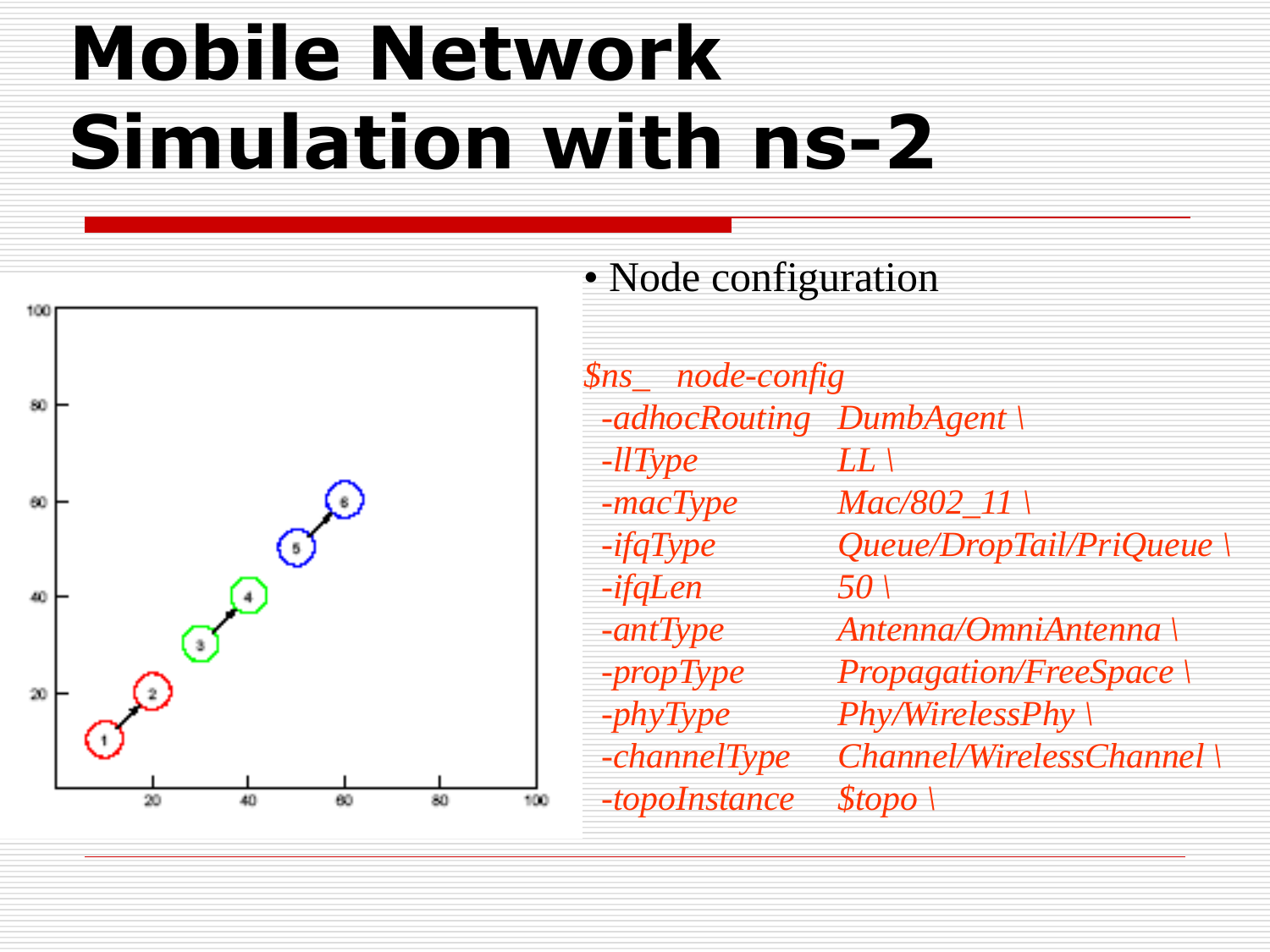

• Topology configuration *set topo [new Topography] \$topo load\_flatgrid \$opt(x) \$opt(y) set opt(x) 100 set opt(y) 100* 

• GOD (General operations director) *create-god \$opt(nn)*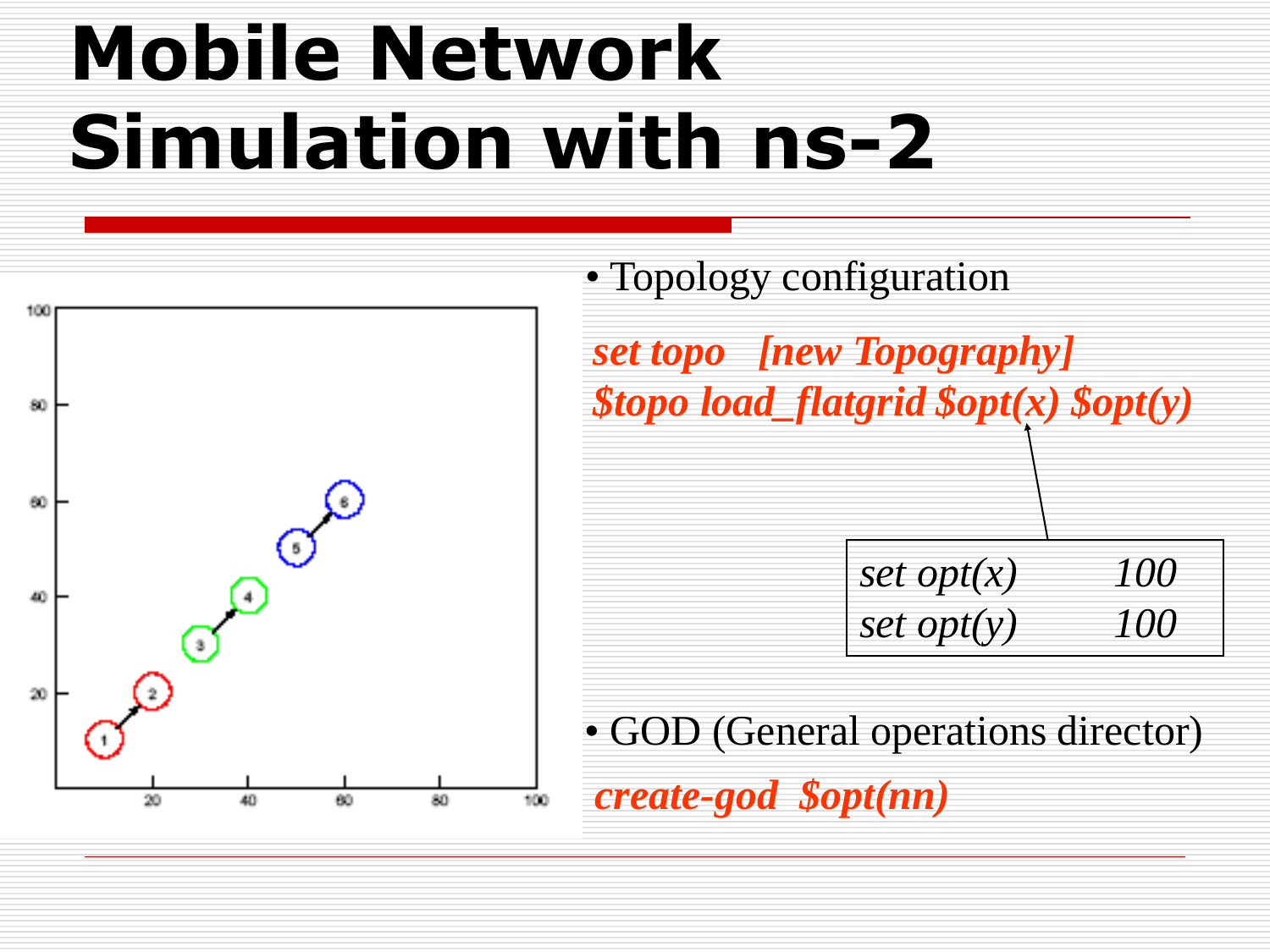

• Node configuration (cont'd)

*\$ns\_ node-config … -agentTrace ON \ -routerTrace OFF \ -macTrace OFF \ -movementTrace OFF*

*set tracefd [open \$opt(tr) w] \$ns\_ trace-all \$tracefd*

*set opt(tr) out.tr*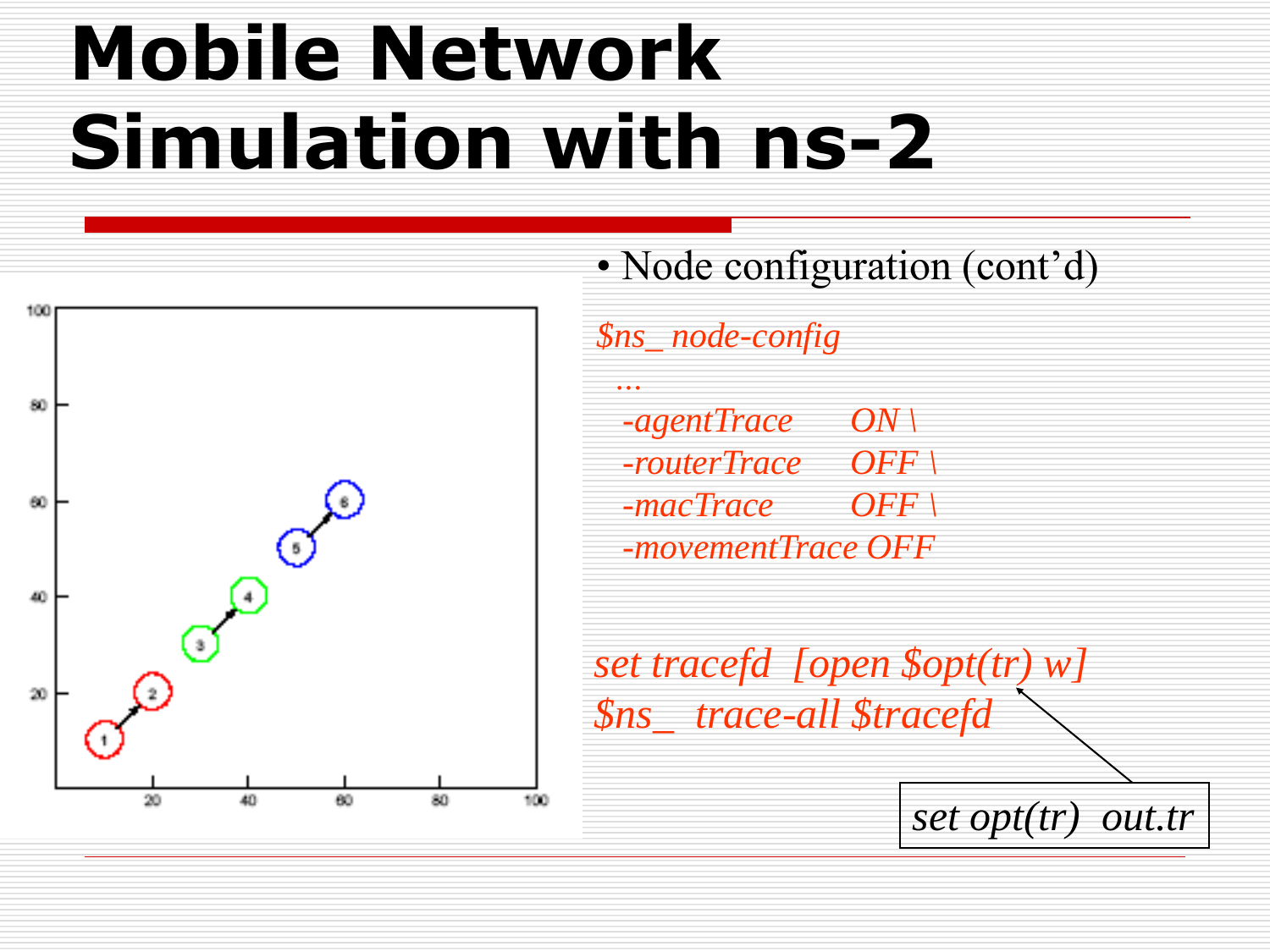

• End procedure & Start ns2 simulation

*for {set i } {\$i <= \$opt(nn) } {incr i} { \$ns\_ at \$opt(stop).0000010 "\$WT(\$i) reset"; }*

*\$ns\_ at \$opt(stop).2 "\$ns\_ halt"*

*puts "Starting Simulation..." \$ns\_ run*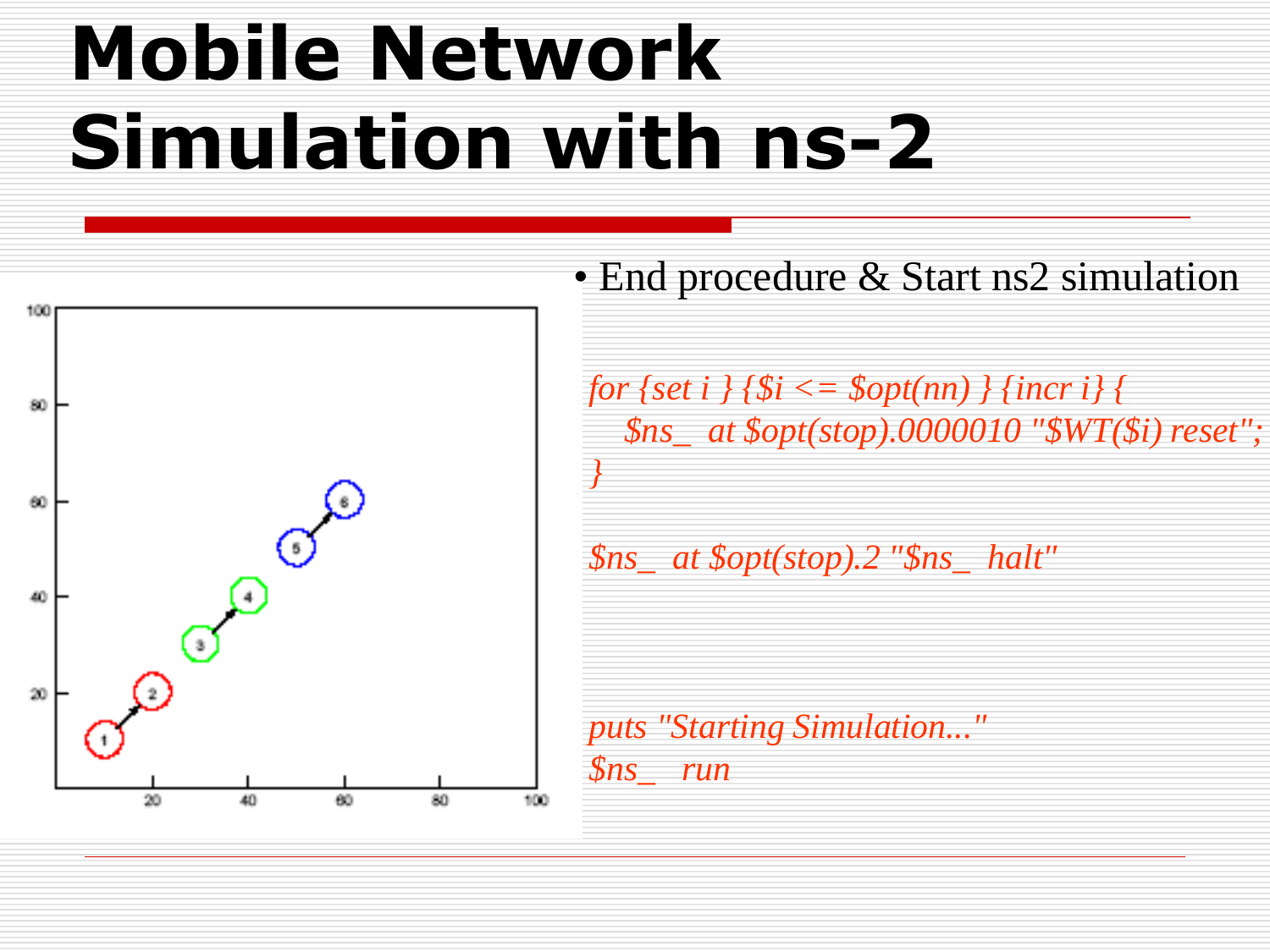*}*



• Adding finish procedure

*\$ns\_ at \$opt(stop).1 "finish" \$ns\_ at \$opt(stop).2 "\$ns\_ halt"*

*proc finish {} { for {set i 2} {\$i <=6 } {incr i 2} { exec rm -f out\$i.xgr exec awk -f fil\$i.awk out.tr > out\$i.xgr }*

*exec xgraph out2.xgr out4.xgr out6.xgr & puts "Finishing ns.." exit 0*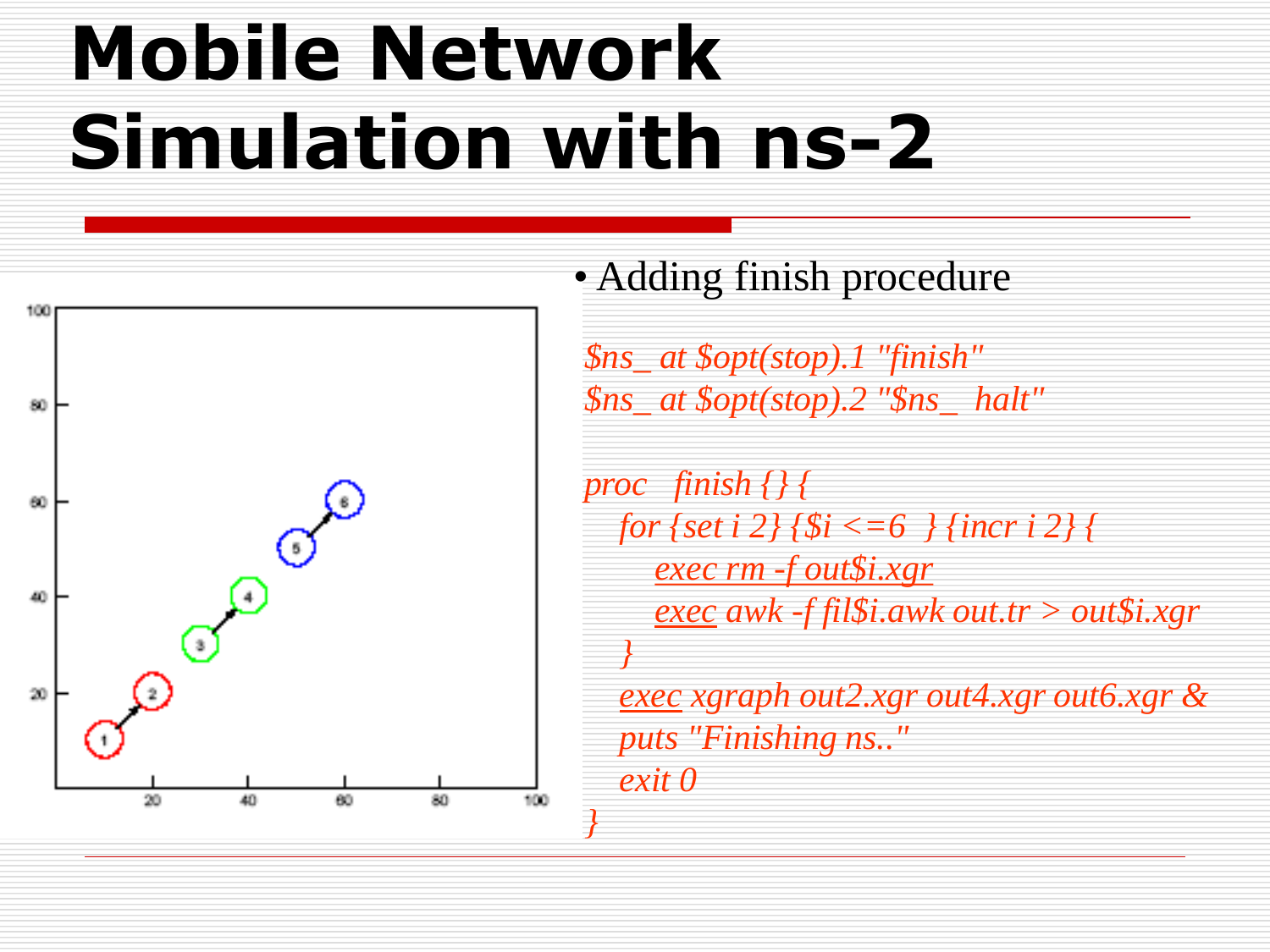### Summarize the Results

□ Ns2 manual, "Trace and Monitoring support," Ch. 26

 $\Box$  Linux commands to quickly get results

 $\Box$  Gets two files (if specified)

 out-test.tr - use awk script to summarize the results

nam-out-test.nam - visualization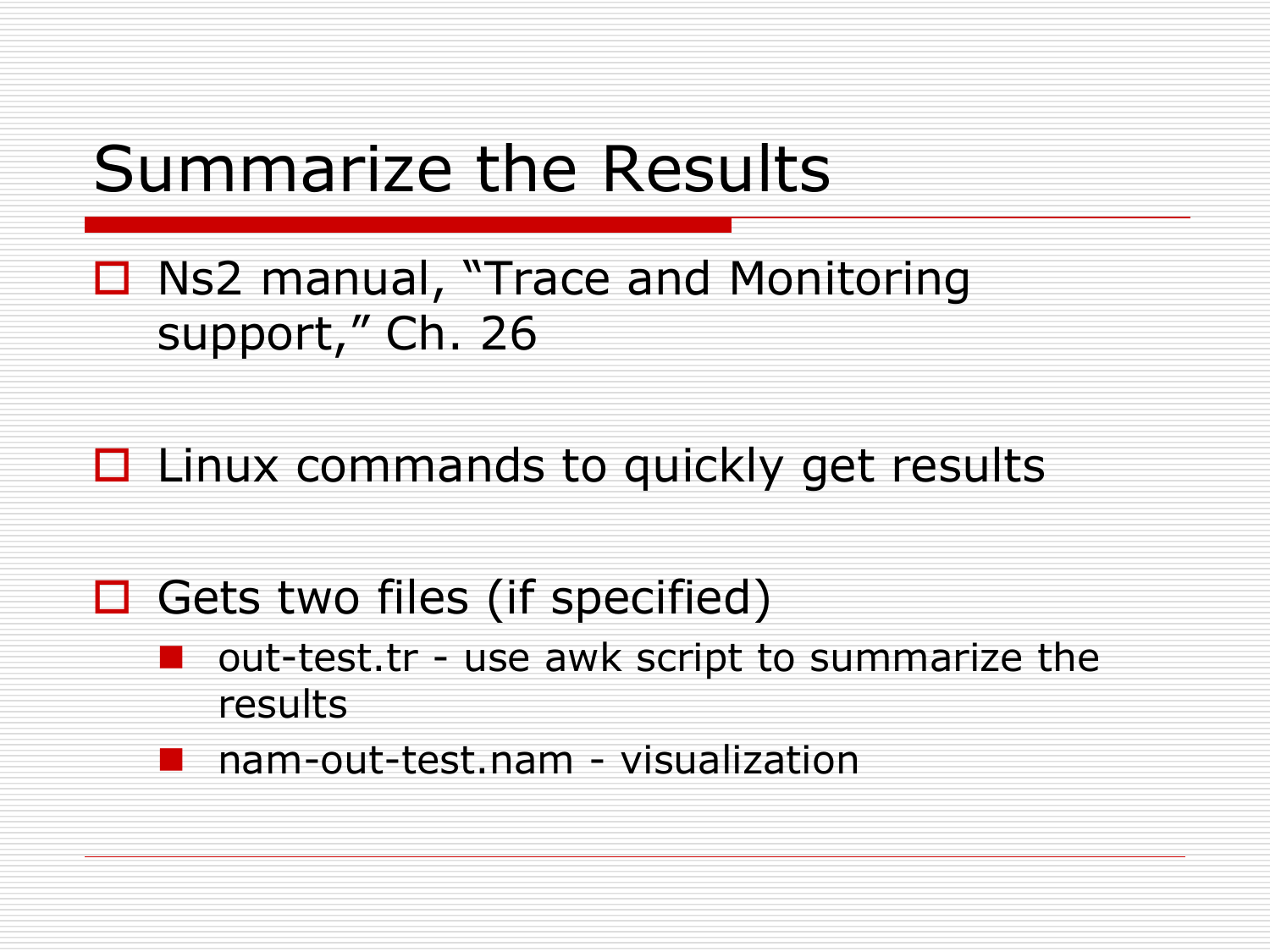# Visualize the Simulation Runs (nam file)

- nam-out-test.nam
	- **Nam: network animator**
- $\Box$  Try these
	- nam nam-1.14/edu/C2-sliding-color.nam
	- nam nam-1.14/tcl/test/test-wireless-2.nam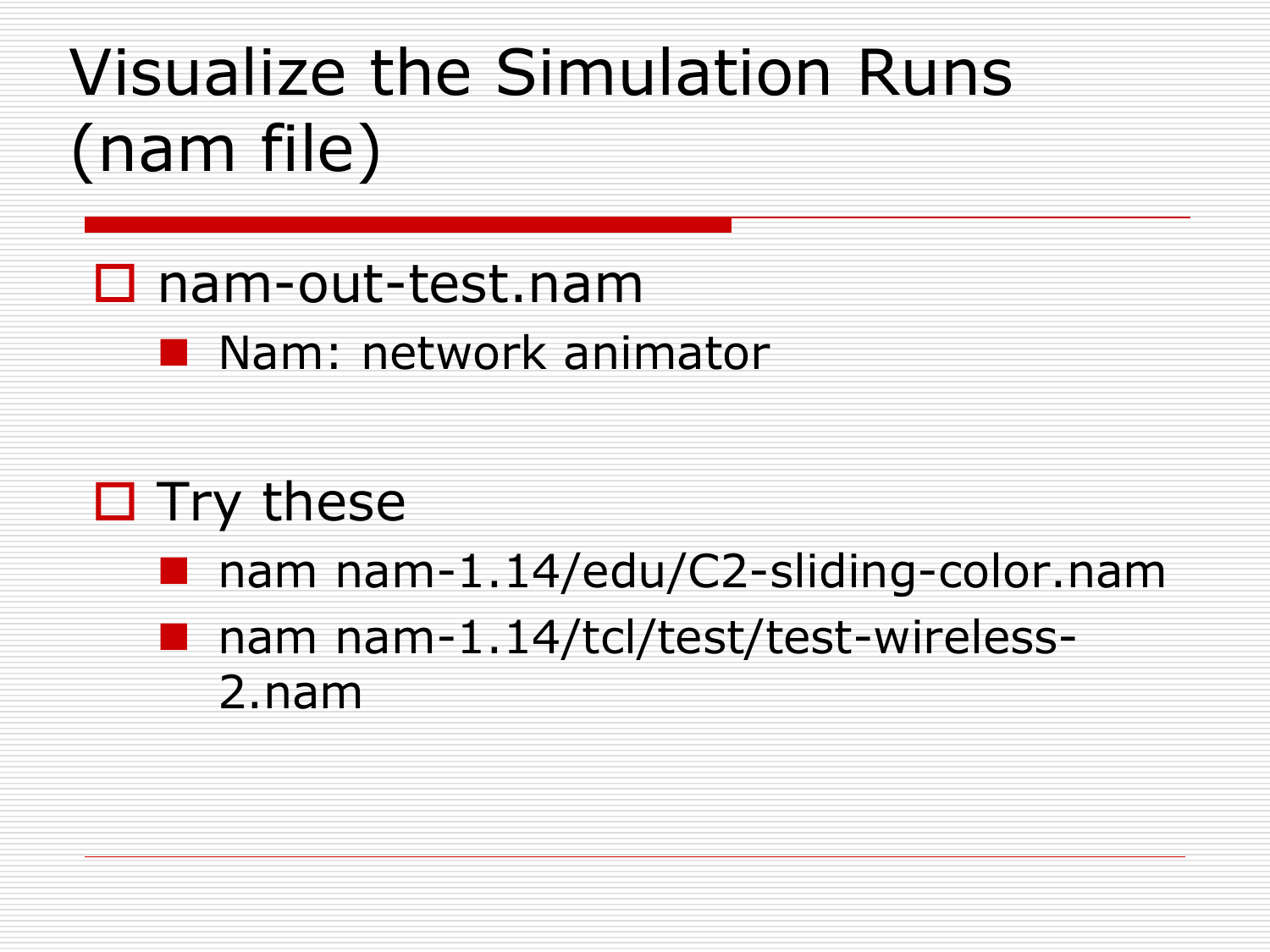Nodes are numbered as 0, 1, 2 , … inside ns2. I.e., node WT1 is node 0.

# Trace File Format

r 100.381997477  $\left(1\right)$  AGT --- 82 cbr 1060  $[13a 1 0 800]$  ------- [0:0 1:0 32 1] [32 0] 1 0

**82**:event(pkt) id, **cbr**: cbr packet,

**1060**:packet size,

**r**:receive event, **100.381997477**:time stamps, **\_1\_:**node 1, **AGT**:trace generated by agent,

**13a(hex):**expected duration of pkt transmission (not working), **1:**sender mac id, **0**:transmitter mac id, **800**:pkt type IP (806 for ARP), **0:0**: sender address:port# **1:0**: receiver address:port#, **32**: TTL **1**: next hop address, **[32 0]:** TCP sequence #, ack #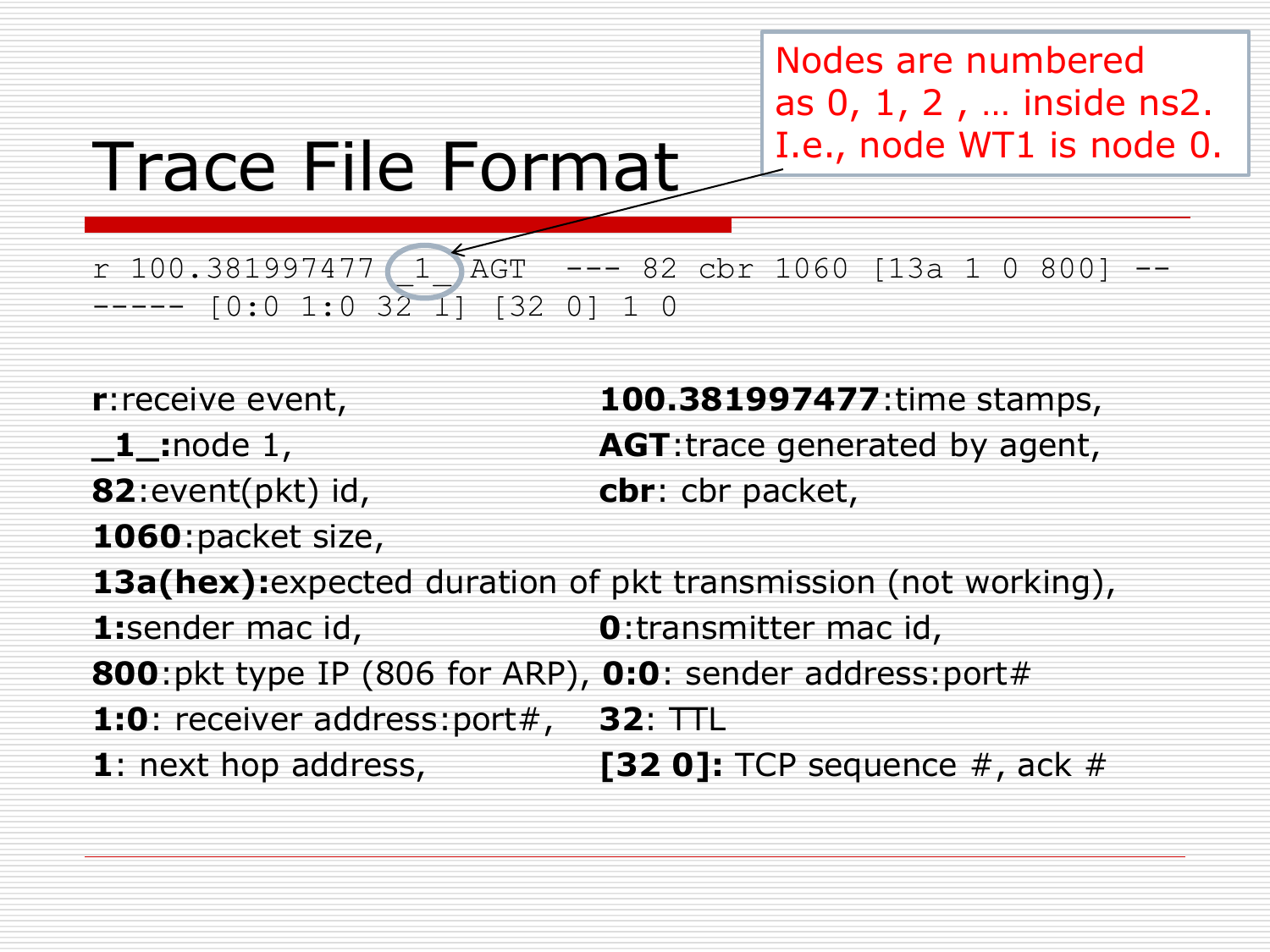# Summarize Trace File

**□** Using simple Linux commands cat, grep, wc,  $\vert$ , >, >>, etc. eg. Calculate **packet delivery ratio** from a trace file (out.tr)

> cat out.tr | grep AGT | grep cbr | grep ^s | wc -l cat out.tr | grep AGT | grep cbr | grep ^r | wc -l

cat out.tr | grep AGT | grep cbr | grep  $\sim$ s | grep  $\_\odot$  | wc -l cat out.tr | grep AGT | grep cbr | grep  $\wedge \wedge$  | grep  $1$  | wc -

Base 0

- $\Box$  Simple programming shell, awk, etc.
- $\Box$  Advanced programming  $C/C++$ , Java, VB, etc.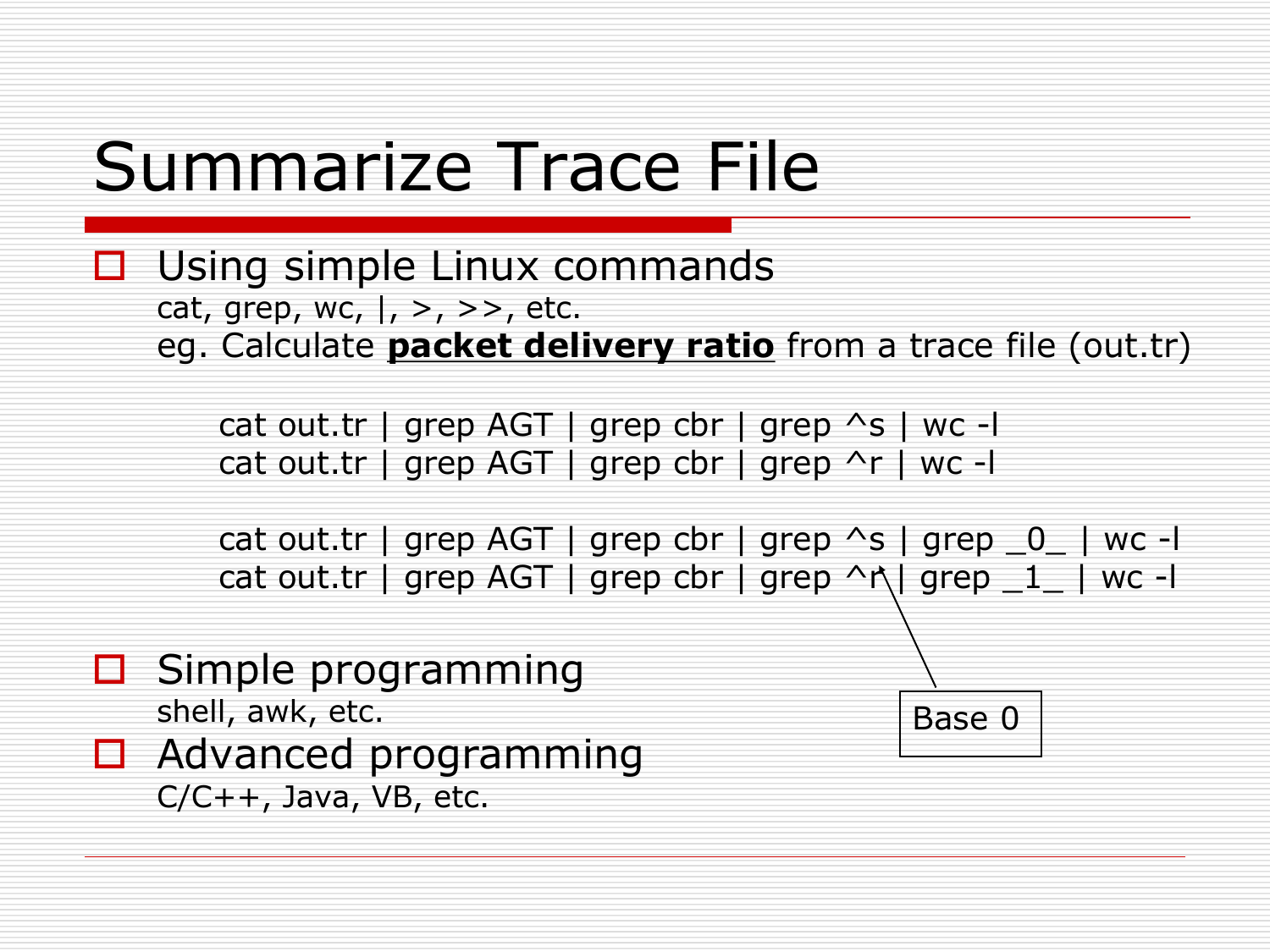# ns Tutorials

- $\Box$  NS website http://www.isi.edu/nsnam/ns/
- □ NS Manual
	- http://www.isi.edu/nsnam/ns/doc/ns\_doc.pdf
- Marc Greis's Tutorial
	- http://www.isi.edu/nsnam/ns/tutorial
- http://www.cs.virginia.edu/~cs757/slidespdf/cs757 ns2-tutorial-exercise1.pdf
- $\Box$  http://nile.wpi.edu/NS/
- http://nesl.ee.ucla.edu/courses/ee206a/2002s/guest\_ presentations/GP02\_Park\_ns2.ppt
- http://www.ece.ubc.ca/~elec565/ns2\_tutorial.ppt